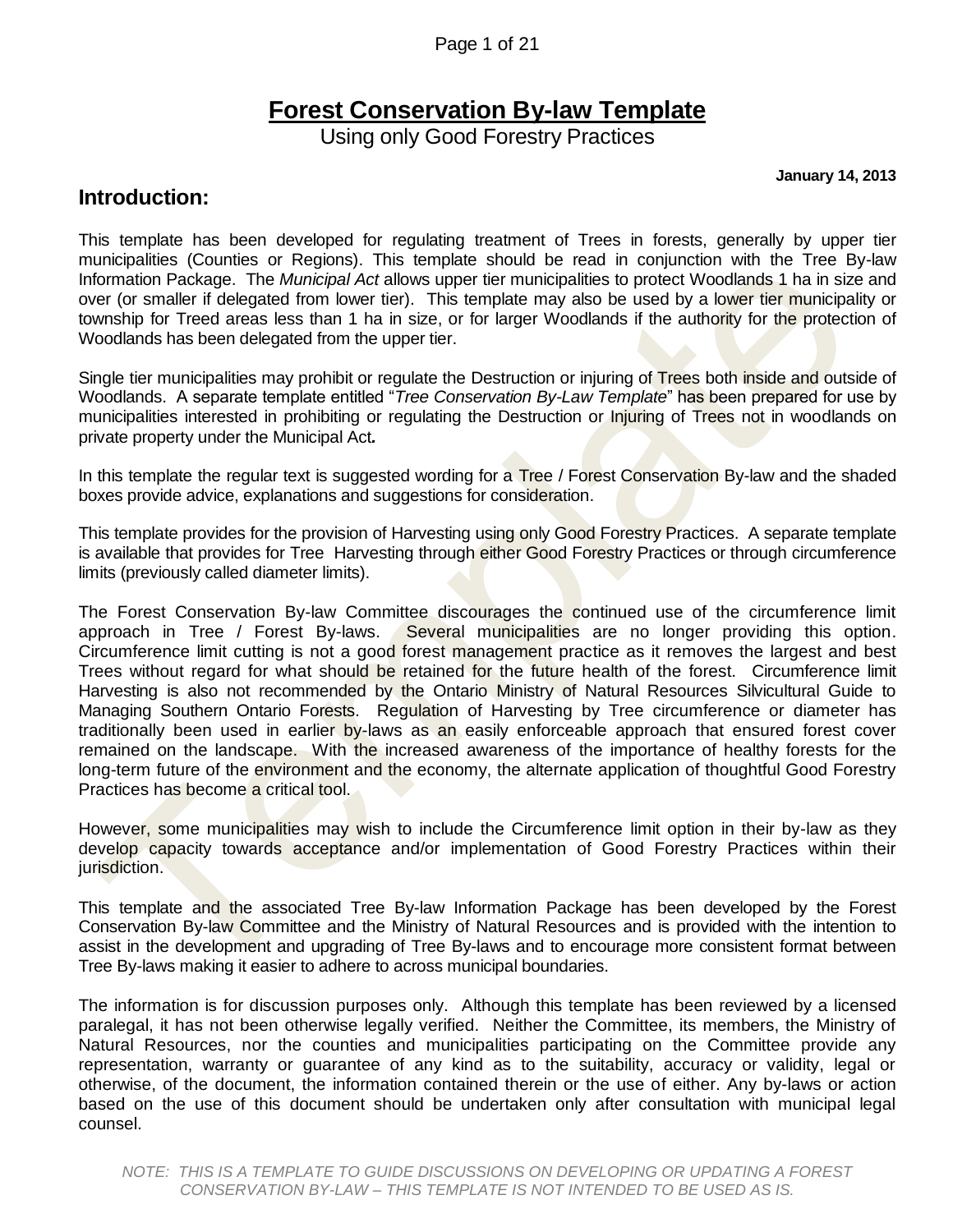#### **TABLE OF CONTENTS Page**

|    | <b>Definitions</b>                         |                                                                 |
|----|--------------------------------------------|-----------------------------------------------------------------|
| 2. | <b>Application</b>                         | $\frac{8}{8}$                                                   |
| З. | <b>Exemptions</b>                          |                                                                 |
| 4. | <b>General Prohibition</b>                 |                                                                 |
| 5. | <b>Good Forestry Practices Permit</b>      | 12                                                              |
| 6. | <b>Granting of an Exemption by Council</b> | 14                                                              |
| 7. | <b>Appeal</b>                              | $\frac{15}{17}$                                                 |
| 8. | <b>Order to Discontinue Activity</b>       |                                                                 |
| 9. | <b>Work Order</b>                          |                                                                 |
|    | 10. Service of an Order                    |                                                                 |
|    | <b>11. Remedial Action</b>                 |                                                                 |
|    | <b>12. Enforcement</b>                     | $\frac{17}{18}$ $\frac{18}{19}$ $\frac{19}{20}$ $\frac{20}{21}$ |
|    | 13. Penalty                                |                                                                 |
|    | <b>14. Administration</b>                  |                                                                 |

#### **ACKNOWLEDGEMENTS**

.

The following are members of the Forest Conservation By-law Committee and have made substantial contributions to this document:

| Caroline Mach<br>Steve Scheers | <b>County of Dufferin</b><br><b>Norfolk County</b>                 |  |  |  |  |  |
|--------------------------------|--------------------------------------------------------------------|--|--|--|--|--|
| lan Buchanan                   | Regional Municipality of York                                      |  |  |  |  |  |
| Ken Goldsmith                  | County of Bruce                                                    |  |  |  |  |  |
| <b>Albert Hovingh</b>          | <b>Region of Waterloo</b>                                          |  |  |  |  |  |
| James Rogers                   | County of Northumberland/Regional Municipality of Durham/County of |  |  |  |  |  |
|                                | Haliburton                                                         |  |  |  |  |  |
| Graeme Davis                   | <b>County of Simcoe</b>                                            |  |  |  |  |  |
| Ron Reinholt                   | Regional Municipality of Halton                                    |  |  |  |  |  |
| Wade Knight                    | <b>Ontario Woodlot Association</b>                                 |  |  |  |  |  |
| Tony Jennings                  | <b>Ontario Professional Foresters Association</b>                  |  |  |  |  |  |
| <b>Todd Leuty</b>              | <b>Ontario Ministry of Agriculture, Food and Rural Affairs</b>     |  |  |  |  |  |
| Doris Krahn                    | <b>Ontario Ministry of Natural Resources (OMNR)</b>                |  |  |  |  |  |
| <b>Kevin Reese</b>             | <b>OMNR Midhurst District</b>                                      |  |  |  |  |  |
| <b>Terry Schwan</b>            | <b>OMNR Guelph District</b>                                        |  |  |  |  |  |
| <b>Bohdan Kowalyk</b>          | <b>OMNR Aurora District</b>                                        |  |  |  |  |  |
| <b>Steve Williams</b>          | <b>OMNR Aylmer District</b>                                        |  |  |  |  |  |
| Linda Touzin                   | <b>OMNR Kemptville District</b>                                    |  |  |  |  |  |

Also special thanks to Paul Dray of Paul Dray Legal Services for his review of this document.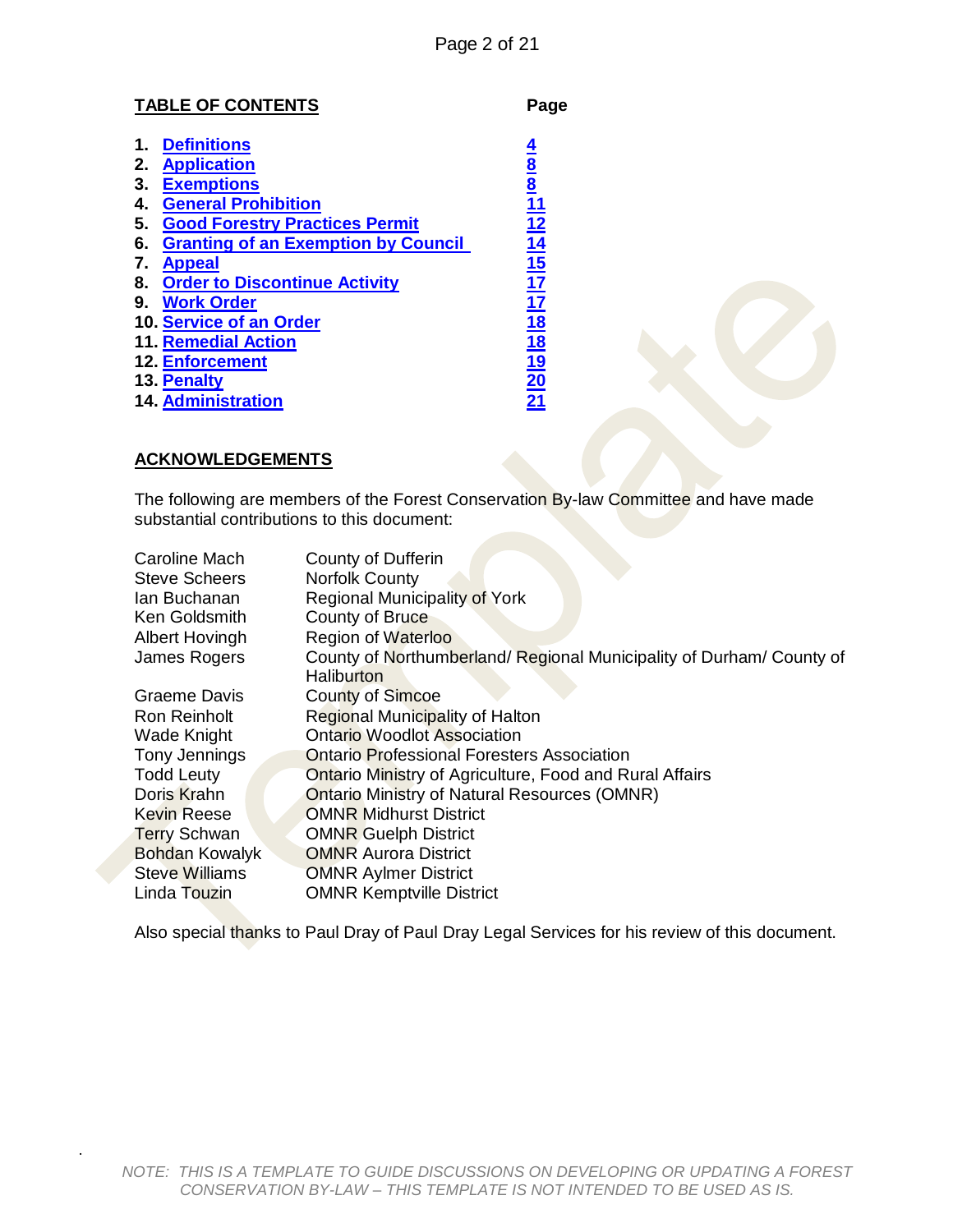### Page 3 of 21

### FOREST CONSERVATION BY-LAW NO. [

### To prohibit or regulate the Harvesting of Trees in Woodlands in the [Name of County/Municipality]

WHEREAS s.135(2) of the *Municipal Act*, 2001, S.O. 2001, c. 25, as amended, hereinafter referred to as the Act permits the enactment of a By-law by the Council of [Name of County/Municipality] to prohibit or regulate the Harvesting, Destruction or Injuring of Trees in Woodlands;

The power to "*prohibit* or *regulate"* means that a county/municipality has the ability to promote Good Forestry Practices and prohibit activities known to be detrimental to Woodlands. The *Municipal Act* requires by-laws to have regard to Good Forestry Practices as defined in the *Forestry Act*.

Note that the *Municipal Act* uses the terms "*destruction or injuring*", however, some municipalities prefer to add the term "*Harvesting*" to their by-law, as Simcoe County has done. This may depend on the legal advice that you receive. Using the term destruction or injuring has caused some communities concern. This template uses the term Harvest but includes Injure and Destroy within the definition.

AND WHEREAS s.135(7) of the Act provides that the By-law may require that a Permit be obtained to Harvest,

Destroy or Injure Trees and impose conditions on a Permit, including conditions relating to the manner in which

Harvesting, Destruction or Injuring occurs and the qualification of persons authorized to Harvest Trees;

#### AND WHEREAS Council has determined that it is desirable to enact such a By-law for the purpose(s) of:

This section is optional but provides the Council an opportunity to state the purpose and intent of the by-law which may help to increase the public's understanding and support for the by-law. The following are examples which may be included. Be thoughtful as you want to ensure that the by-law is within the jurisdiction of Council and consistent with proper municipal purposes.

- achieve the objectives of the Official Plan by sustaining a healthy natural environment;
- conserve and improve the Woodlands through Good Forestry Practices;
- promote Good Forestry Practices that sustain healthy Woodlands;
- ensure a sustainable local wood supply to sustain the local forest economy (especially as the bioeconomy grows);
- regulate and control the removal, maintenance and protection of Trees;
- protect, promote and enhance the value of Woodlands (e.g. economic, aesthetic other.) ;
- contribute to human health and quality of life through the maintenance of Woodlands cover;
- protect wildlife habitat and the ecosystem services necessary to maintain our community's quality of life;
- enhance biodiversity and forest resilence to help our community adapt to climate change

Now, therefore, the Council of [County/Municipality] HEREBY ENACTS as follows: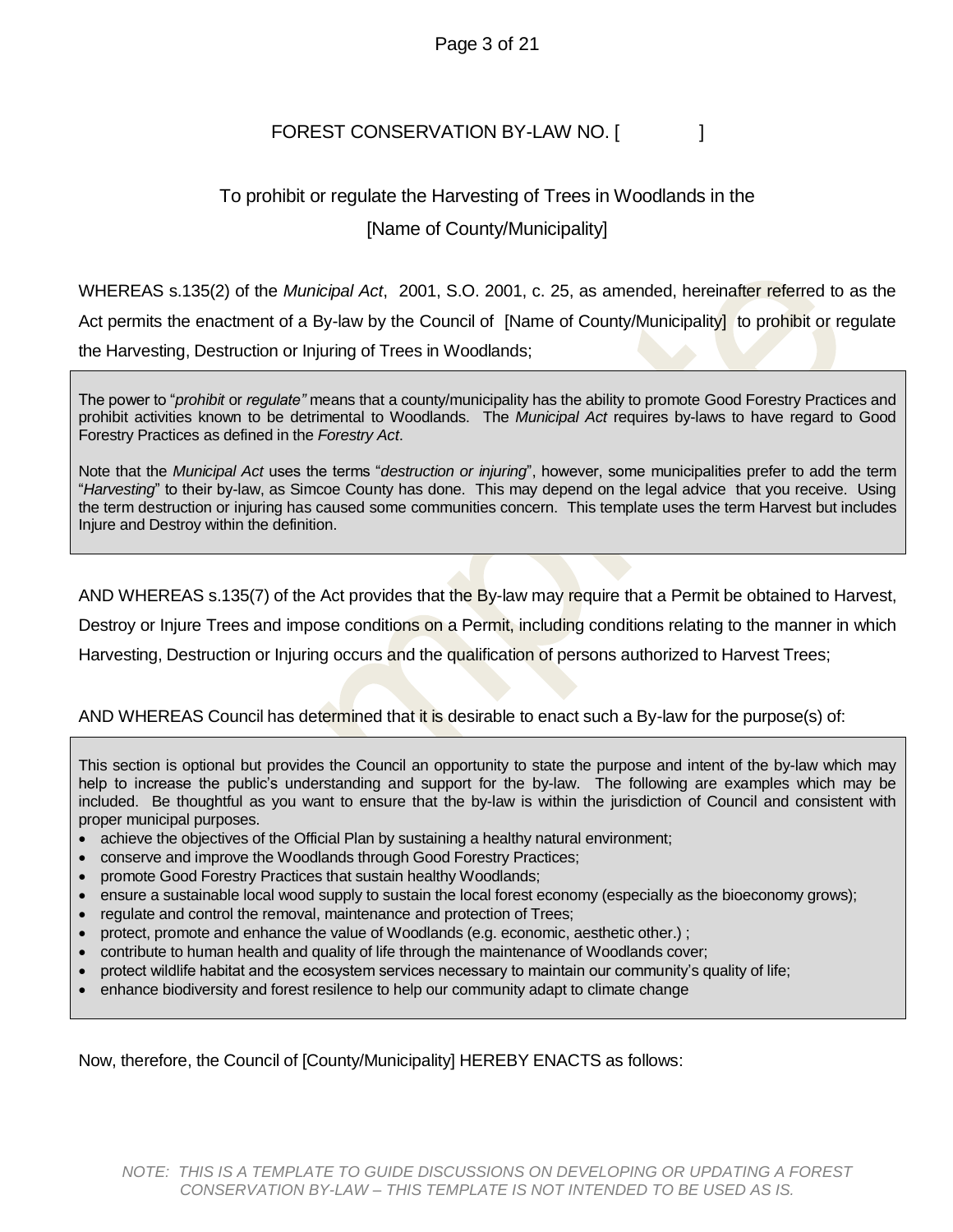# <span id="page-3-0"></span>**1. DEFINITIONS**

Where definitions appear in the *Municipal Act*, they do not need to be repeated in the by-law. However, they should be included for clarity. Terms from other legislation such as "*Good Forestry Practices*" from the *Forestry Act* should also be defined in the by-law.

The by-law must define the terms that will be used in the by-law, its forms and its schedules. This section should be carefully drafted to ensure that the by-law can be enforced. Use plain language whenever possible.

Technical terms that are defined should be capitalized throughout the by-law.

All measurements within the by-law should be in metric. A separate sheet of conversions could be prepared for information purposes. Be aware that conversions have been challenged.

In this By-law:

- (a) "Building Permit" means a Building Permit issued under the *Building Code Act,* 1992, S.O. 1992, c. 23, as amended.
- (b) "Clerk" means the Clerk of the (Name of County/Municipality) or his/her designate.
- (c) "Council" means the Council of [Name of County/Municipality].
- (d) "Destroy" means any action which causes or results in the irreversible injury or death of a Tree.

*"Destroy"* and *"Injure"* are terms used in the *Municipal Act.* 

*"Destroy and Injure"* has been defined in some by-laws, however defining these terms may limit enforcability of parts of the by-law. It is possible that other actions may Destroy or Injure Trees that do not fall within the definition and as a result it is possible for an enforcement proceeding to fail. It is recommended not to define these terms and instead leave the definition to the discretion of the By-law Enforcement Officer. If a county/municpality wishes to use other terms, refer back to the original terms of Destroy and Injure.

In this template Harvest has been defined to include "Destroy" or "Injure".

(e) "Good Forestry Practices" means the proper implementation of Harvest, renewal and maintenance activities known to be appropriate for the forest and environmental conditions under which they are being applied and that minimize detriments to forest values including significant ecosystems, important fish and wildlife habitat, soil and water quality and quantity, forest productivity and health and the aesthetics and recreational opportunities of the landscape;

This definition is from the *Forestry Act.* The *Municipal Act* refers to Good Forestry Practices as defined in the *Forestry Act.* Always use the plural term Good Forestry Practices, to be consistent with the *Forestry Act.*

Understanding the term 'Good Forestry Practices' has been somewhat challenging in the past. However, several documents now exist to provide guidance, such as the applicable Provincial Guidelines: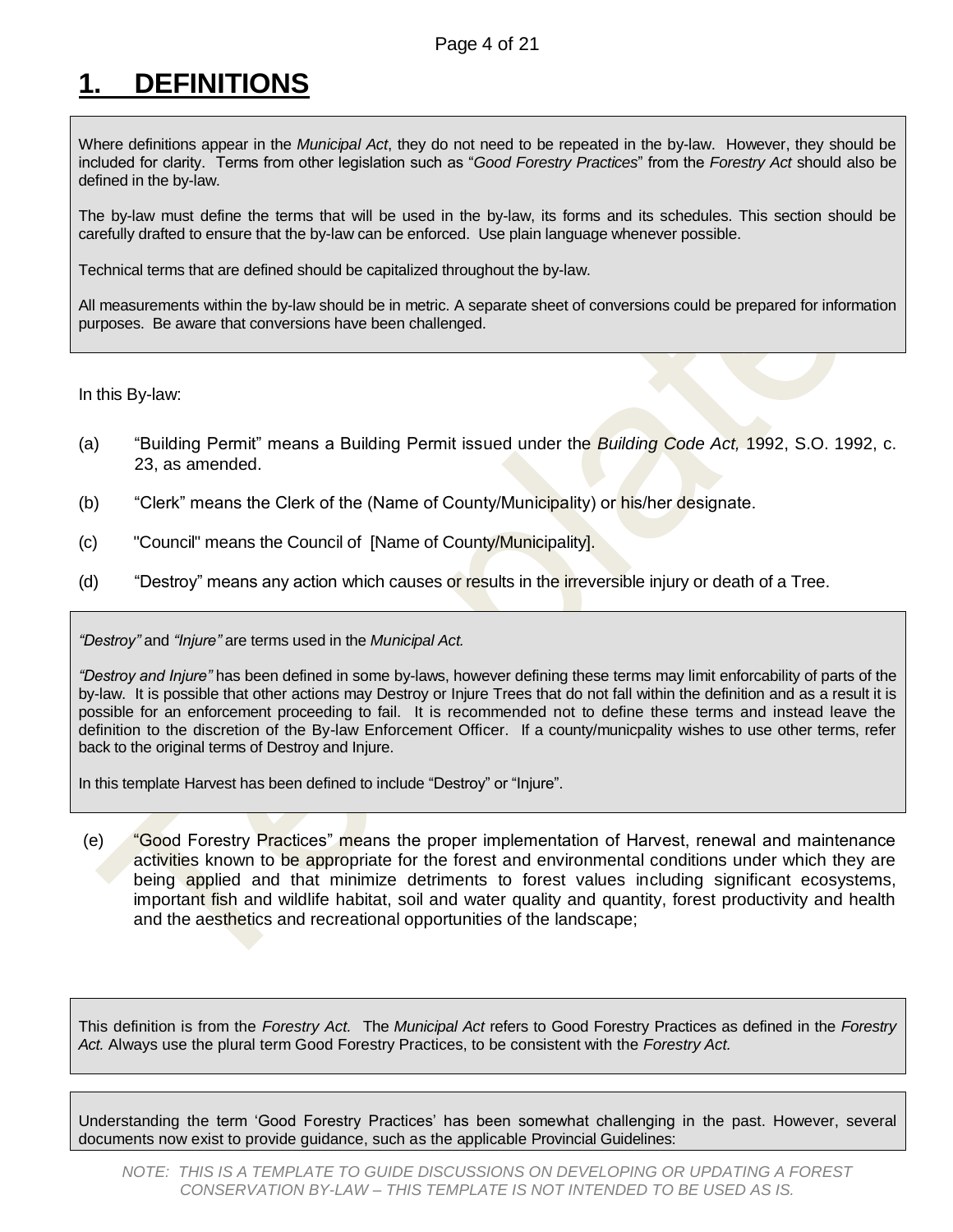#### Page 5 of 21

*A Silvicultural Guide to Managing Southern Ontario Forests, Silvicultural Guide for the Tolerant Hardwood Forest in Ontario, Ontario Tree Marking Guide and A Silvicultural Guide for the Great Lakes – St. Lawrence Conifer Forest in Ontario*

And Bulletins # 1 and #10, from the Ontario Professional Foresters Association.

(f) "Harvest" means the injury or destruction of a Tree through cutting or other mechanized means;

"Destroy" and "Injure" are the terms used in the *Municipal Act.* 

However, these terms are often considered an inaccurate representation of the activity and sometimes even considered offensive. The use of the term 'Harvesting' is often more acceptable to the community developing the by-law. If the county/municipality wishes to return to the terms 'Destroy or Injure' due to legal advice, many of the references to Harvesting within this template may need to be replaced. Application forms could continue to use the term "Harvesting".

It is recommended that the terms be included in the by-law as part of the definition to Harvest.

- (g) "Injure" means any action that causes physical, biological or chemical damage to a Tree and does not include pruning or removing branches for maintenance purposes.
- (h) "Normal Farm Practice" means a practice that is recognized by the Normal Farm Practices Board which is conducted in a manner consistent with proper and acceptable customs and standards, as established and followed by similar agricultural operations under similar cirumstances, or makes use of innovative technology in a manner consistent with proper advanced farm management practices.

Normal Fram Practices are recognized by the Normal Farm Practices Board under the authority of the Farming and Food Production Protection Act (FFPPA). For more information please refer to

[www.omafra.gov.on.ca/english/engineer/nfppb/nfppb.htm](http://www.omafra.gov.on.ca/english/engineer/nfppb/nfppb.htm)

**In specific cases where the Normal Farm Practices Protection Board rules that a particular agricultural practice is a "Normal Farm Practice", this practice is exempt from the Tree / Forest Conservation By-law for that property and practice.**

The Normal Farm Practices Protection Board (NFPPB) is the adjudicative agency established by the *Farming and Food Protection Act, 1998* (FFPPA) to determine what is or is not a Normal Farm Practice. In arriving at a decision in each case, the Board takes several factors into consideration as it seeks to balance the needs of the agricultural community with provincial health, safety and environmental concerns. This is especially relevant in cases involving municipal by-laws. The Board is required to consider the purpose of the by-law, the effect of the farm practice on adjoining lands and neighbours, and whether the by-law reflects a provincial interest under any other piece of legislation or provincial policy statement. Consequently, there is no definitive list of Normal Farm Practice. **A practice may be ruled as a Normal Farm Practice at a particular location under a particular set of circumstances; the same practice could be ruled as not a Normal Farm Practice at a different location under a different set of circumstances.** A description of Normal Farm Practice can be found at the OMAFRA website at: [http://www.omafra.gov.on.ca/english/engineer/nfppb/guide.htm#1.](http://www.omafra.gov.on.ca/english/engineer/nfppb/guide.htm#1)

In situations requiring clarity – where an exemption may be questionned by a municipality - the applicant or the municipality can request consideration by the Normal Farm Practices Protection Board (NFPPB), as the practice may be considered Normal Farm Practice in this specific instance.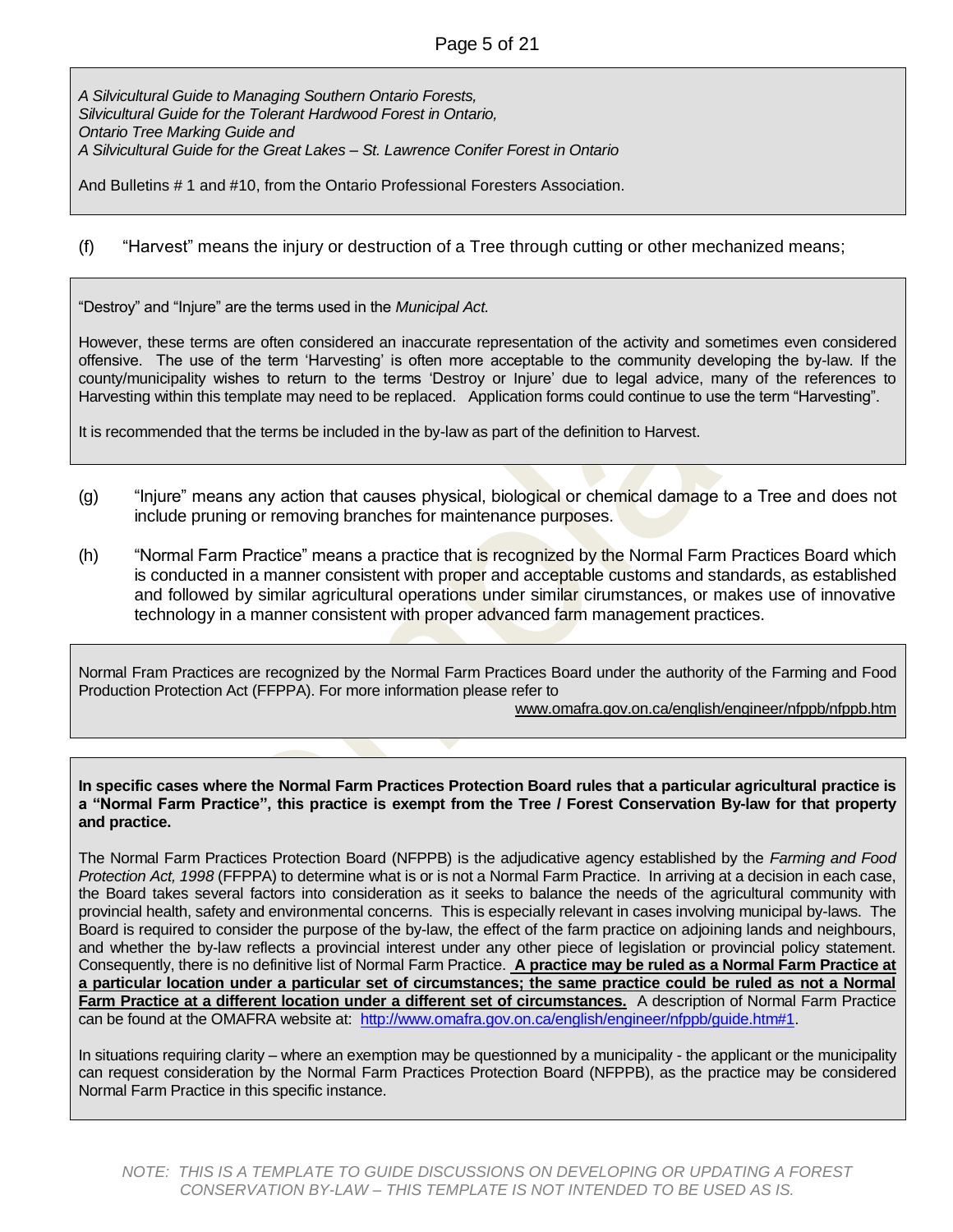### Page 6 of 21

Any of the parties in a hearing of the Normal Farm Practices Protection Board can appeal the board's decision regarding "Normal Farm Practice". The appeal must be made to Divisional Court within 30 days of the decision. The appeal must be based on a question of fact, law or jurisdiction.

Note also that an "agricultural operation" includes growing Trees, not only in the FFPPA but also in the *Nutrient Management Act, 2002*, (NMA) and its General Regulation (267/03). The NMA is referenced in subs. 2(1.1) of FFPPA, which states that "a practice that is inconsistent with a regulation made under the [NMA] is not a Normal Farm Practice." In the NMA reg 267/03 "agricultural crops" includes Trees and there are various NMA requirements e.g.: for vegetated buffer zones (including Trees), or vegetated filter strip systems, as well as re anaerobic digesters.

- (i) "Officer" means a Police Officer, a Municipal Law Enforcement Officer or other person appointed by Council for the administration and enforcement of this By-law.
- (j) "Order" means a Work Order or an Order to Discontinue an Activity.
- (k) "Owner" means a person having any right, title, interest or equity in land or any such person's authorized representative and includes the person for the time being managing or receiving the rent of the land and includes a lessee or occupant of the land.
- (l) "Own Use" means any use by the Owner that does not include a sale, exchange or other disposition of Trees Harvested.
- (m) "Permit" means a permit issued pursuant to this By-law by the (insert County or Municipality).
- (n) "Qualified OPFA Member" means a Registered Professional Foresters or Associate Member of the Ontario Professional Foresters Association under the *Professional Foresters Act* 2000, c.18, as amended, certified to practice professional forestry, unless a suspension, term, condition or limitation of certification applies which would restrict the Member from carrying out responsibilities under this By-law.

Any suspension, terms and conditions and/or limitations of a member's certification are publicly available and can be obtained from the Ontario Professsional Foresters Association. A Temporary Member is an RPF from another provincial jurisdiction who has been temporarily certified by OPFA. All Associate and Temporary Members have terms, conditions and/or limitation applied to their certification.

- (o) "Qualified Tree Marker" means:
	- i) An individual who is currently certified through the Ontario Ministry of Natural Resources Certified Tree Marker Program; or
	- ii) A Qualified OPFA Member qualified to do tree marking.
- (p) "Silvicultural Prescription" means the site specific operational plan, signed and sealed by a Qualified OPFA Member (unless otherwise exempted under the *Professional Foresters Act),* that describes the existing forest conditions and the forest management objectives for an area, and which prescribes the methods for Harvesting the existing forest stand and a series of silvicultural treatments that will be carried out to establish a free-growing stand in a manner that accommodates other resource values as identified;
- (q) "Tree" means any species of woody perennial plant, including its root system, which has reached or can reach a height of at least 4.5 meters at physiological maturity.

Some by-laws have added "provided that where multiple stems grow from the same root system, the number of trees shall be the number of stems that can be counted at a point of measurement 1.37 m from the ground;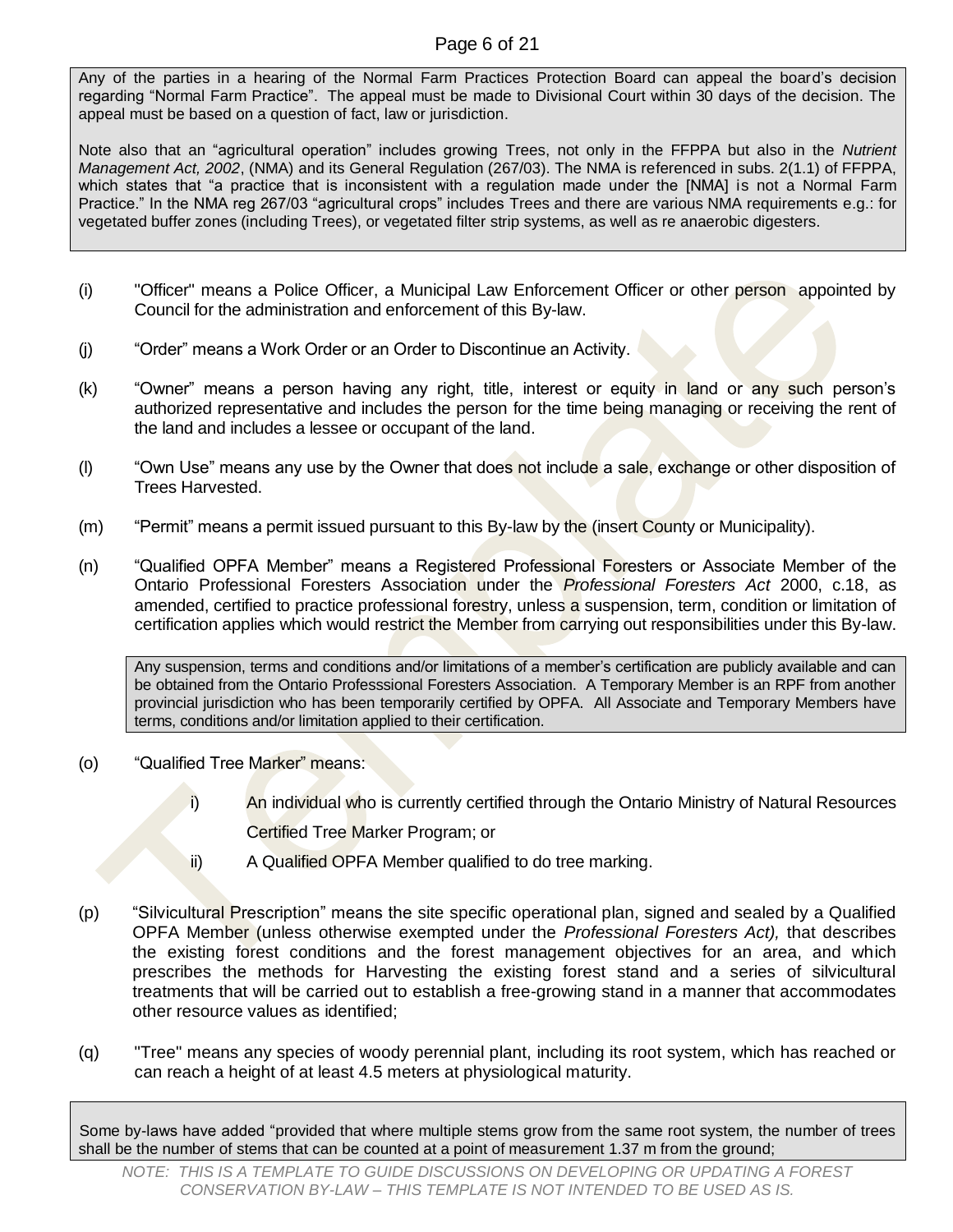- (r) "Woodlands" means land with at least:
	- (i) 1000 Trees, of any size, per hectare; or
	- (ii) 750 Trees, measuring over five (5) centimetres in Diameter, per hectare; or
	- (iii) 500 Trees, measuring over twelve (12) centimetres in Diameter, per hectare; or
	- (iv) 250 Trees, measuring over twenty (20) centimetres in Diameter, per hectare; or

but does not include a cultivated fruit or nut orchard or a plantation established for the purpose of producing Christmas Trees.

The definition of Woodlands in the *Municipal Act* is "Woodlands as defined in the *Forestry Act* that are one hectare or more in area." This definition must be used. However, some counties/municipalities have further elaborated on this definition. For instance, some Woodlands definitions may exclude:

- Fencerows/hedgerows;
- plantations established for producing nursery stock unless the plantation has not been managed for its intended purpose for a period of 15 years or more; or
- regrowth of early successional trees less than 15 years old on temporarily fallow agricultural fields intended to be used again as part of an agricultural operation.

Note that some by-laws have explicitly stated or been interpreted not to limit Woodlands by property boundaries. Halton Region has stated this as follows:

 *"For the purpose of this By-law, the boundary of Woodland shall be defined by the ecological limit of the Woodland*  and not by property boundaries. Where a potential Woodland is dissected by a road or path not wider than 20m or *by a natural feature such as a creek, the boundary of the Woodland shall be deemed to cross the road, path or natural feature, but the area of the Woodland shall be calculated exclusive of the area of the road, path or natural feature."*

#### **DEFINING WOODLAND AREAS LESS THAN 1 HECTARE**

Some municipalities are developing a separate definition for areas smaller than the Municipal Act definition of "Woodlands" which would include "treed" areas less than 1.0 hectare.

eg*: "Woodlots"* for the purpose of this By-law, means land at least 0.2 hectares in area and no greater than 1 hectare in area, with at least:

- (i) 200 trees, of any size, per 0.2 hectare; or
- (ii) 150 trees, measuring over five (5) centimetres in diameter at DBH, per 0.2 hectare; or
- (iii) 100 trees, measuring over twelve (12) centimetres, in diameter at DBH, per 0.2 hectare; or,
- (iv) 50 trees, measuring over twenty (20) centimetres, in diameter at DBH, per 0.2 hectare;

but does not include a cultivated fruit or nut orchard or a plantation established for the purpose of producing Christmas Trees.

It should be noted that if such is adopted the "whereas" preambles and all appropriate sections which refer to "Woodlands" may need to be edited appropriately to recognize this definition.

#### **WOODLANDS / MUNICIPAL AUTHORITY**

According to the Municipal Act, the power to pass a by-law respecting the destruction or injuring of trees within or outside Woodlands may be delegated between upper and lower tier municipalities with mutual agreement.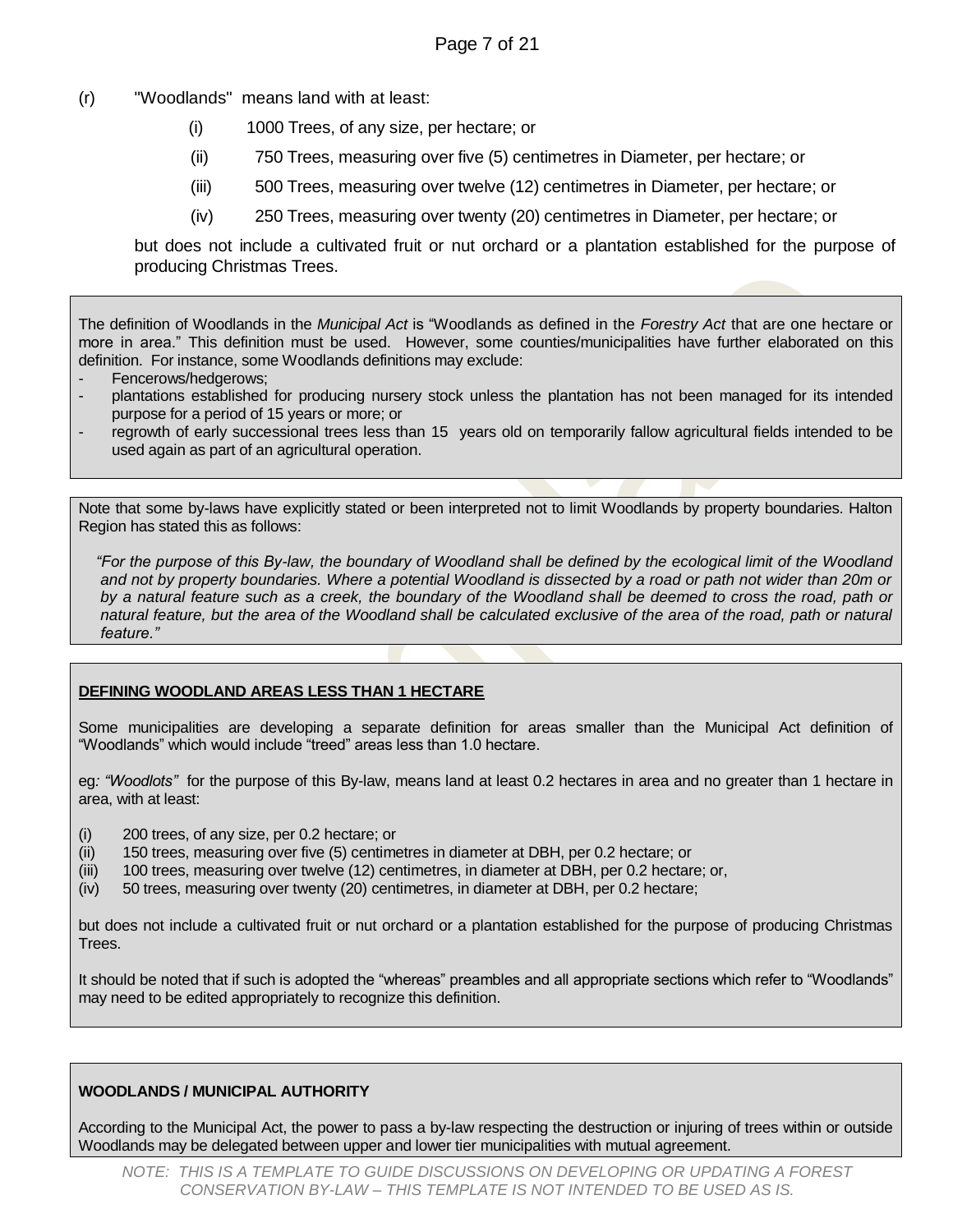And where a lower tier would want an upper tier to enforce a by-law that would include "treed" areas less than 1.0 hectare, such can also be delegated through a by-law authorizing such.

In instances where an upper tier municipality would want to delegate the authority to a lower tier, such maybe undertaken by a by-law authorizing such.

# <span id="page-7-0"></span>**2. APPLICATION**

This By-law applies to Woodlands that are **XX** hectare or more in area in the **(County/ Municipality of XX)**.

The *Municipal Act* defines Woodlands as Woodlands defined in the *Forestry Act* that are one hectare or more in area. The regulated area may be smaller if delegated from the lower tier (e.g, 0.2 hectare in York Region) and such is defined and applicable sections reflect inclusion of these defined smaller areas.

Jurisdictions in eastern and northern Ontario may prefer to regulate only larger Woodlands. For instance Haliburton regulates Woodlands 4 hectares and larger.

# <span id="page-7-1"></span>**3. EXEMPTIONS**

This section includes two types of exemptions:

- mandatory exemptions found in the *Municipal Act* and
- exemptions developed and granted by the county/municipality.

**The following are the LEGISLATED EXEMPTIONS** that are set out in the Municipal Act and cannot be changed by bylaw. Although **these do not have to be written into the by-law**, it is preferable to have them re-stated to ensure clarity.

This By-law does not apply to;

- (a) activities or matters undertaken or authorized by a municipality or a local board of a municipality; or
- (b) activities or matters undertaken under a licence issued under the *Crown Forestry Sustainability Act,* 1994; or

This would include Trees on private land that the Province has retained timber rights to.

- (c) the Injuring or Destruction of Trees by a person licensed under the *Surveyors Act* to engage in the practice of cadastral surveying or his or her agent, while making a survey; or
- (d) the Injuring or Destruction of Trees imposed after December 31, 2002 as a condition to the approval of a site plan, a plan of subdivision or a consent under section 41, 51, or 53, respectively, of the *Planning Act* or as a requirement of a site plan agreement or subdivison agreement entered into under those sections; or
- (e) the Injuring or Destruction of Trees imposed after December 31, 2002 as a condition to a development Permit authorized by regulation made under section 70.2 of the *Planning Act* or as a requirement of an agreement entered into under the regulation; or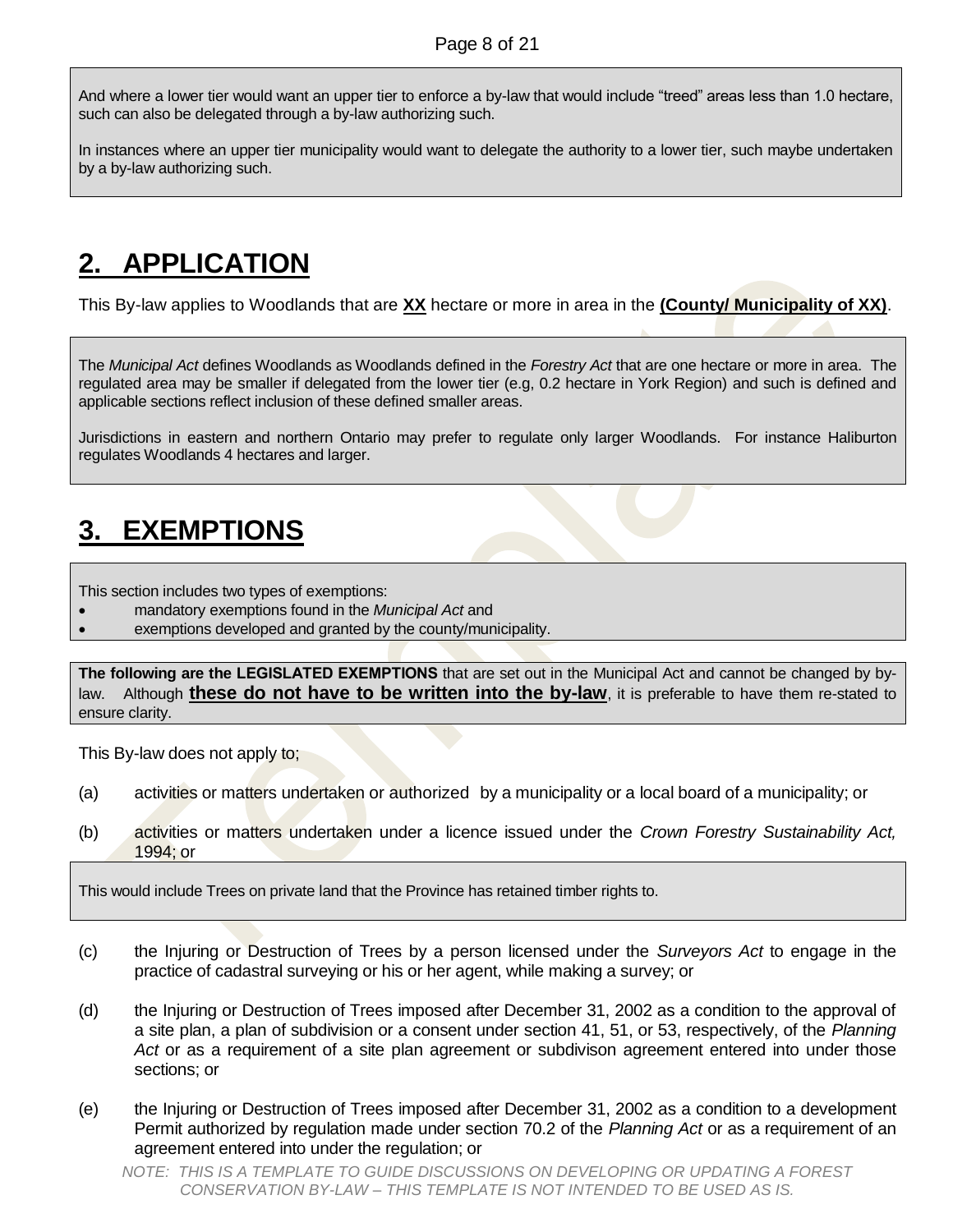### Page 9 of 21

In reference to sections 3 d & e above, consider your own internal policies to ensure issues such as retention (Tree Preservation or Conservation) or compensation is addressed during pre-consultation of planning applications.

- (f) the Injuring or Destruction of Trees by a transmitter or distributor, as those terms are defined in Section 2 of the *Electricity Act, 1998*, for the purpose of constructing and maintaining a transmission system or a distribution system, as those terms as defined in that Section; or
- (g) the Injuring or Destruction of Trees undertaken on land described in a licence for a pit or quarry or a permit for a wayside pit or wayside quarry issued under the *Aggregate Resources Act*; or
- (h) the Injuring or Destruction of Trees undertaken on land in order to lawfully establish and operate or enlarge any pit or quarry on land;
	- i. that has not been designated under the *Aggregate Resources Act* or a predecessor of that Act; and
	- ii. on which a pit or quarry is a permitted land use under a By-law passed under section 34 of the *Planning Act; or*

**The following are examples of OPTIONAL EXEMPTIONS** that can be included at the discretion of the municipality.

- (i) the Injuring or Destruction of Trees undertaken as Normal Farm Practices, as ruled by the Normal Farm Practices Protection Board for the subject land.
- (i) the Injuring or Destruction of Trees that is required in order to erect any building, structure or thing in respect of which a Building Permit has been issued and has taken into consideration the protection of Trees surrounding the structure or work within the building envelope, provided that no Tree is Harvested that is located more than 15 metres from the outer edge of the building, structure or thing; or

"Thing" could be a septic bed. Using a septic bed as an example, 15 meters is suggested. A range between 15 – 25m has been used in other by-laws – in development of such it is advisable to consult with your local building department.

- $(k)$  the Injuring or Destruction of Trees that is reasonably required in order to install and provide utilities to the construction or use of the building, structure or thing in respect of which a Building Permit has been issued; or
- (l) The Injuring or Destruction of Trees that is reasonably required in order to install a single lane driveway for vehicular access to the building, structure or thing in respect of which a Building Permit has been issued; or
- (m) the Injuring or Destruction of Trees that is reasonably required in order to install a single non-perforated pipe through Woodlands but without clearing of the Woodlands, to serve as an outlet for a private agricultural tile drainage system on existing crop or pasture land; or
- (n) the Injury or Destruction of Trees for the construction, improvement, maintenance or repair of drainage works authorized under the *Drainage Act, R.S.O. 1990, c. D.17*, as amended; or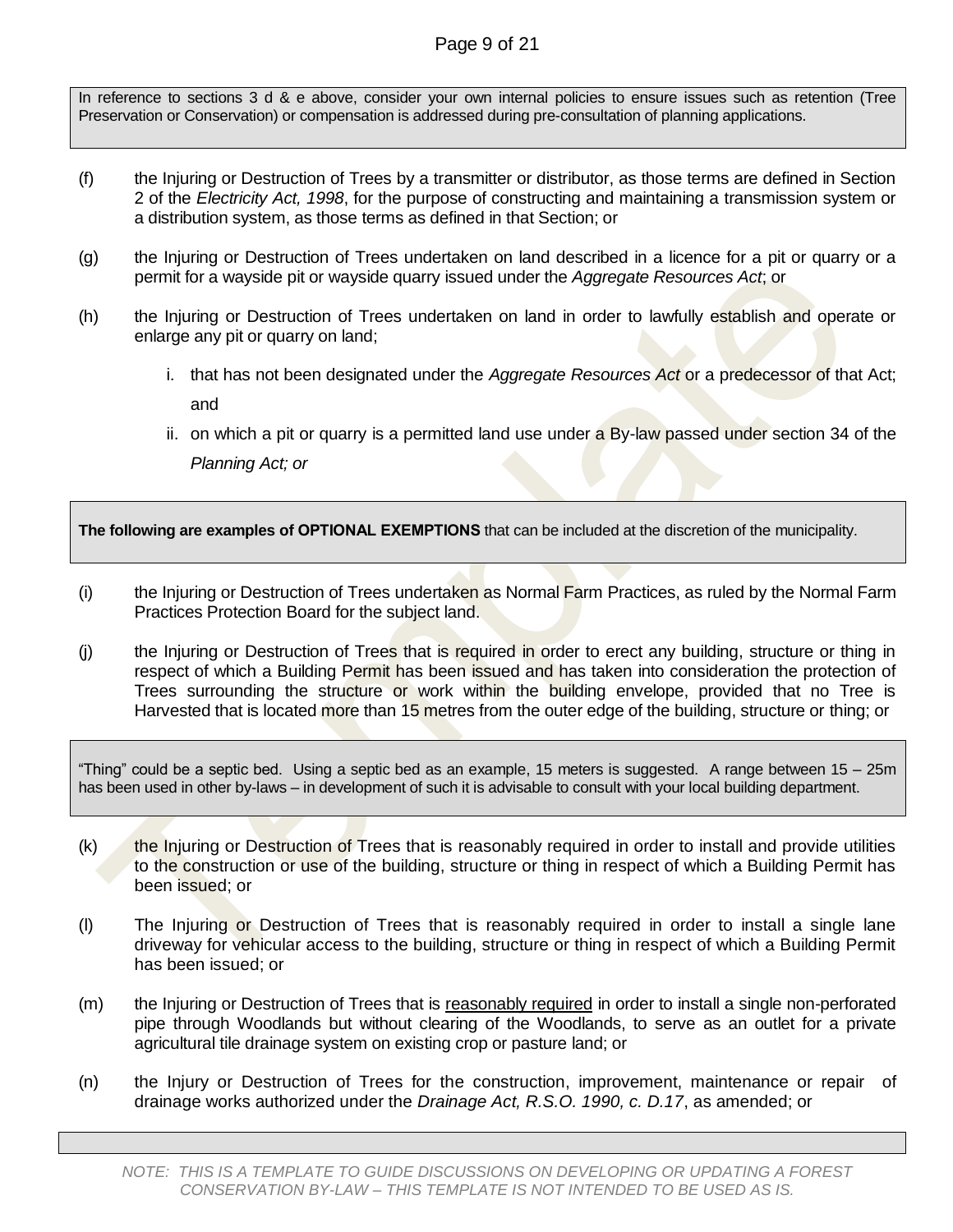### Page 10 of 21

This exemption should be used with caution. The Drainage Act does not apply to all drains, drainage ditches or swales found on agricultural landscapes. The Act is specific to certain designated drains which are constructed under the authority of the Act. That is, only works (maintenance or construction) as authorized under the Drainage Act would be exempt from the by-laws jurisdiction. People reading this exemption may assume their drainage work is authorized under the Drainage Act when in fact it is not.

. (o) the Harvesting of Trees by the Owner of Woodlands for the Owner's Own Use, provided the Harvesting does not reduce the density of Trees below that which is defined as Woodlands; or

Additional limitations such as the following could be considered:

- i) in accordance with Good Forestry Practices; and
- ii) the amount of wood Harvested does not exceed 24 cubic meters in volume in any year; or
- iii) no more than five Trees per hectare, to a maximum of 30 Trees, are removed within a one-year period.

This exemption is ued by some municipalities, but applicability should be considered.

- (p) the Harvesting of Trees where the Trees are Harvested pursuant to a legally binding contract if: (i) the Owner of the Woodlands has given notice under this By-law; and
	- (ii) the contract was signed within one year immediately preceding the date on which this By-law was passed; and
	- (iii) proof of the signed contract and payment in full has been submitted to the Officer and;

the Trees are Harvested in a manner consistent with By-law No \_\_\_\_\_\_\_\_\_\_\_\_\_\_\_\_\_\_

This is an optional clause that provides for grandfathering of logging contracts negotiated under the terms of the previous Tree / Forest Conservtion By-law.

#### **Items which have also previously been granted exemptions within some jurisdictions:**

#### **Harvesting diseased or infected trees**

Be cautious about providing an exemption for Harvesting diseased or infected Trees, or trees in poor health. This has been abused in the past. These situations can be dealt with using the Good Forestry Practices Permit. Also, landowners can usually deal with their diseased or infected trees through the personal use exemption.

#### **Certified Tree Markers**

We do not recommend providing an exemption for the use of Certified Tree Markers There have been some by-laws that provide an exemption for Harvesting if the Woodlands were marked by a Certified Tree Marker, with the false assumption that this would ensure Good Forestry Practices. Although Certified Tree Markers are trained to mark according to a Silvicultural Prescription, a prescription may not have been prepared. Certified Tree Markers are not necessarily trained in the preparation of Silvicultural Prescriptions.

#### **Lands enrolled in the Managed Forest Tax Incentive Program**

It is also not recommended to allow exemptions for Harvesting in Woodlands that are receiving a tax reduction under the Managed Forest Tax Incentive Program (MFTIP). Although this program requires a management plan, having a management plan does not ensure that good forest management practices are carried out at the time of Harvesting.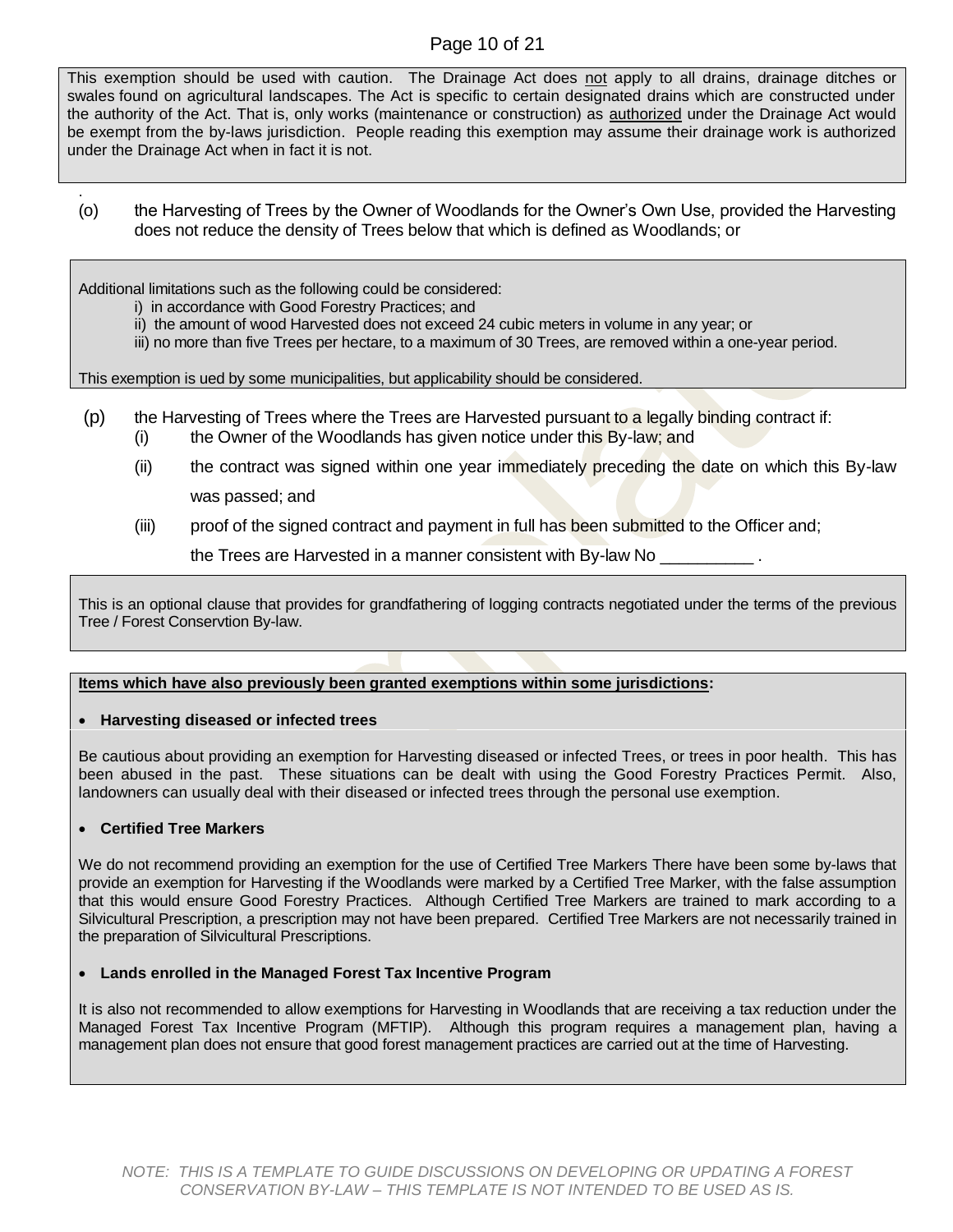# <span id="page-10-0"></span>**4. GENERAL PROHIBITION**

Offences can be created in any section of the by-law but if you intend to write fines under this by-law it may be preferable to keep them in one area of the by-law.

- 4.1 No person shall Harvest, Injure, or Destroy, cause or permit to be Harvested, Injured or Destroyed, any Tree in Woodlands:
	- (a) unless exempted under the provisions of this By-law; or
	- (b) except in accordance with a valid Permit issued pursuant to the provisions of this By-law.
- 4.2 No person shall;
	- (a) fail to comply with an Order issued under this By-law; or
	- (b) remove or deface an Order that has been posted pursuant to this By-law.
- 4.3 No person shall contravene, cause or permit the contravention of the terms or conditions of a Permit issued under this By-law.

Some municipalities have incorporated the Endangered Species Act into their by-law. However some legislation or information such as the Endangered Species information may rapidly become out of date and many landowners have not welcomed the Endangered Species Act. It may be in the municipality's best interest to leave other legislation out of their by-law.

Another consideration is how Harvesting is to be done in **Sensitive Natural Areas**.

The requirement of Good Forestry Practices in this template should provide protection for all sensitive areas. This is something the Qualfied OPFA Member should evaluate before deciding to write a prescription. This section is more important to consider in a by-law that permits circumference limit Harvesting where professionals may not be involved.

Areas considered sensitive by the municipality could be listed or shown on a map. A term for such areas would need to be defined in the by-law.

Examples of areas for consideration could include:

- Natural Heritage Systems;
- Environmentally Sensitive Areas;
- Significant Woodlands;
- Provincially Significant Wetlands, or other wetlands;
- areas under the jurisdiction of the Niagara Escarpment Commission;
- any portion of Woodlands located within xx metres of the water's edge of a provincially significant wetland (or other wetland), lake, river, or stream; or
- Provincial or Regional Life Science Areas of Natural and Scientific Interest identified by the Ministry of Natural Resources.

#### **Trees Protected Under the provincial Endangered Species Act**

Since there have been regulations and an administrative process already set out for certain endangered tree species, municipalities/cities/towns/townships may wish to consider incorporating this into their Permit review and approval process.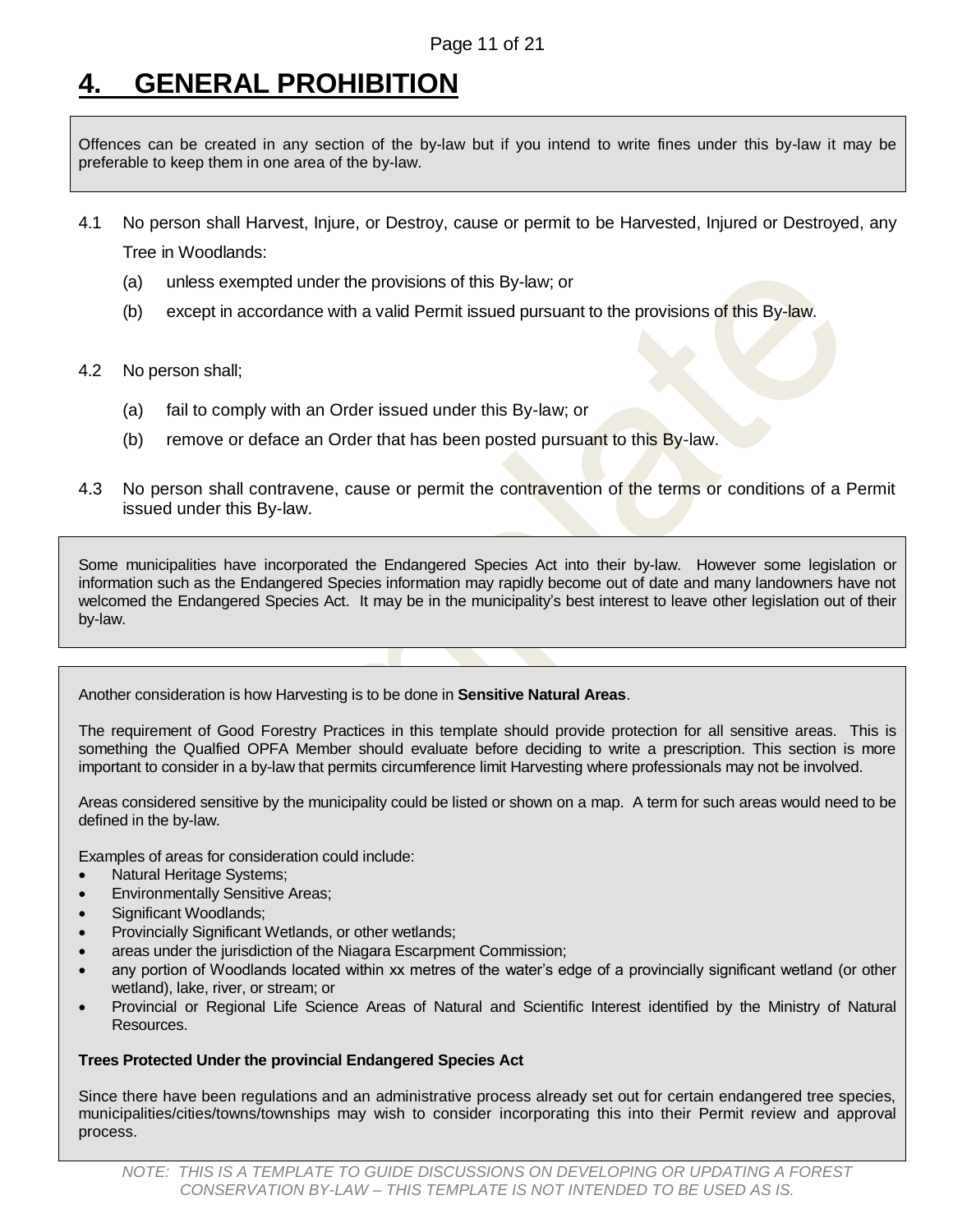#### Page 12 of 21

In the application of Good Forestry Practices, the Qualfied OPFA Member should be aware of Trees protected under the Endangered Species Act – it maybe advisable that the Permit application be screened for such species e.g.: Butternut, Eastern Flowering Dogwood, American Chestnut, Kentucky Coffee Tree, Common Hoptree, Red Mulberry, Cherry Birch or Cucumber-tree should they be included in the inventory tally of potential effects. There may be merit in producing as a resource to landowners, OPFA members and the forest industry in general, a locally developed extension note that lists these species and encourages documentation of their locations and health.

For example: For instance if a butternut tree has been determined to be non-retainable by a Designated Butternut Health Assessor, the Officer may consider this in his/her decision to grant the Permit.

However, note that all Butternut trees retainable & non-retainable as well as other provincially protected species must be reported to the OMNR before they are harmed.

# <span id="page-11-0"></span>**5. GOOD FORESTRY PRACTICES PERMIT**

- 5.1 The (County/Municipality) hereby delegates to an Officer the authority to issue a Good Forestry Practices Permit under this By-law, and to impose such terms and conditions in accordance with Good Forestry Practices.
- 5.2 An application for a Good Forestry Practices Permit shall be submitted at least **XX weeks** prior to the commencement date of Harvesting and shall include the following:

Providing the number of weeks the application should be submitted before Harvesting will occur provides awareness to the applicant that granting of a Permit will take some time.

- (a) a complete signed application form as provided by the (County/Municipality); and
- (b) a copy of the Silvicultural Prescription sealed by a Qualified OPFA Member;
- **OPTIONAL >>>** (c) proof that the marking of the Trees has been carried out by a Qualified Tree Marker; and
	- (d) the prescribed fee.

The Municipal Act allows fees to be charged on a full cost recovery basis so that the administrative costs of the application are entirely borne by the applicant.

Some counties/municipalities may also wish to consider no fees in any case as these by-laws can be considered for the greater good of the rate payers of the county/municipality.

- 5.3 A Good Forestry Practices Permit issued under this by-law shall be subject to the following terms and conditions:
	- (a) Trees which are to be Harvested are cut in accordance with Good Forestry Practices, and as described in a Silvicultural Prescription sealed by a Qualified OPFA Member; and

Counties/municipalities should promote the involvement of a member of the Ontario Professional Foresters Association (OPFA) in managing Woodlands to ensure that the objectives of the by-law are met.

The Professional Foresters Act provides that only Members of the Ontario Professional Foresters Association (OPFA) may practice professional forestry (" - - -the development, management, conservation and sustainability of forests and urban forests - - - "), specifically including the writing of Silvicultural Prescriptions.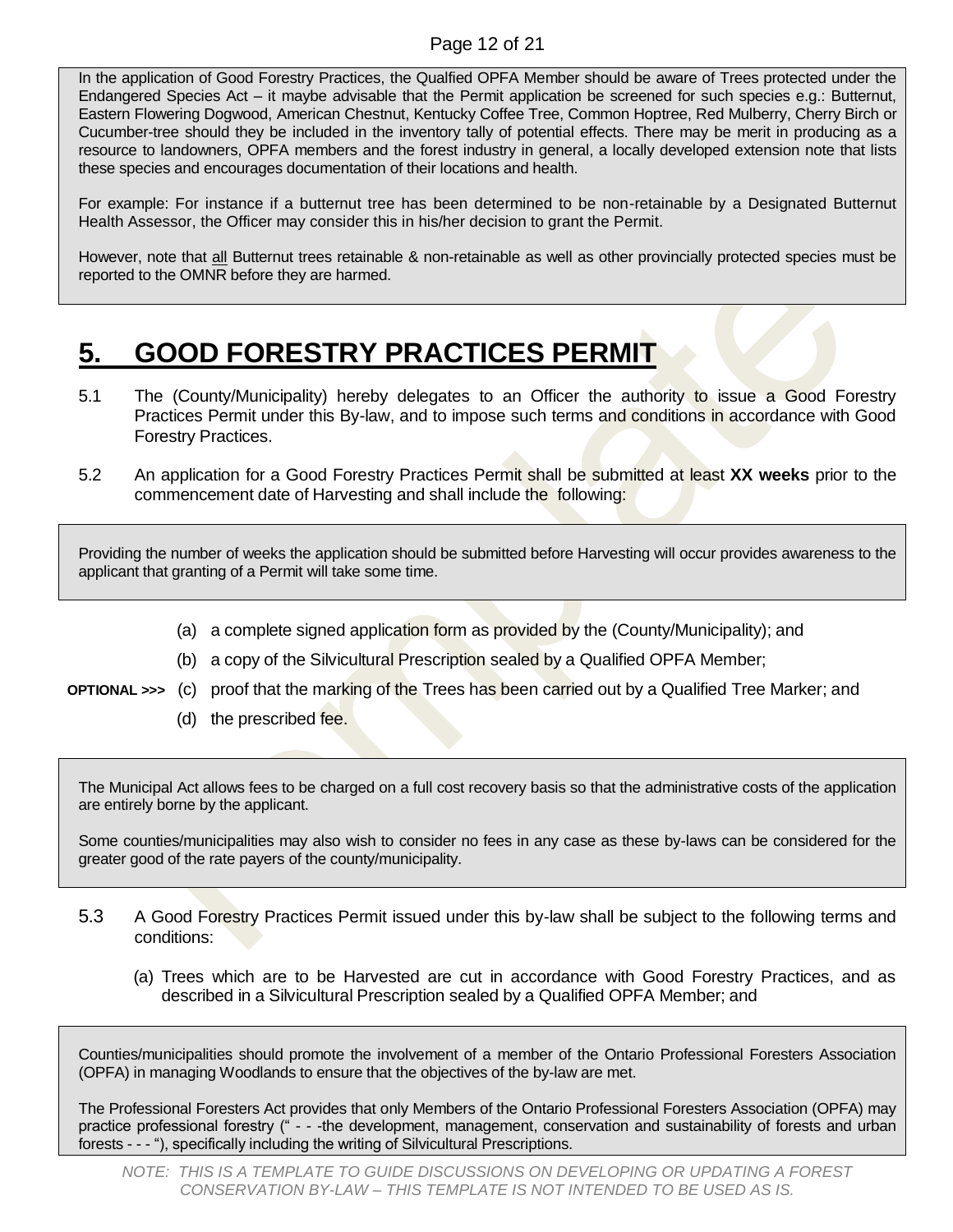The OPFA has several Member Categories.

- Full Registered Professional Foresters are licensed to practice any aspect of professional forestry in which they have competence.
- Associate Members have not qualified for Full status, but may have developed, through education and extensive experience, competence in some aspect of professional forestry and have been granted limited certification. Some are authorized to write Silvicultural Prescriptions.

While an exemption under the Act allows landowners to personally develop prescriptions, few are able to do so effectively and use of authorized professionals should be encouraged. Counties/municipalities could also encourage competent persons in the local forest and logging industry to apply for Associate membership to ensure private landowners have access to legally authorized individuals.

(b) Any other terms and conditions deemed appropriate and imposed by the Officer.

Some **Examples of Conditions** that could be imposed on a Permit include:

- Do not operate a vehicle, machinery or equipment or conduct operations in such a manner or at such a time that results in excessive damage to the residual Trees, the soil, wetlands or other portions of the Woodlands. Excessive damage to soil is difficult to assess without criteria that can be measured in some objective manner (e.g. rutting more than 15 cm deep for a distance of more than xx meters.
- Do not operate a vehicle, machinery or equipment or conduct operations in a manner or at a time, that results in the leaving of any part of a Tree in a watercourse including any Trees that have not been cut, but have been pushed, knocked over or otherwise ended up in a watercourse. (This can also be enforced through the Lakes and Rivers Improvement Act.)
- Provide notification to the by-law Officer 48 hours before start of cutting and again upon resumption of activities after any 4 week period of inactivity.
- No Harvesting during March 20 July 31 period, based on Silvicultural Guide to avoid bird nesting.
- Erect and display a sign at the entrance at the adjoining roadway to the land where the Harvesting of the Trees is to occur, in a position that is clear and visible to all persons.
- Operator certifies that WSIB and liability coverage are in place and Ministry of Labour obligations will be met.
- No unauthorized third parties on site without the written permission of the landowner.
- Fire suppression equipment must be properly maintained and in place during fire season (dates can be specified).
- Property boundaries must be marked and agreed to by adjacent landowners.
- No piling of logs on road allowances.
- Operator will observe half loading restrictions.
- Property or portion of woodlot to be logged must be clearly identified.
- Landowner is required to certify their ownership of the woodlot.
- General statements requiring compliance with all applicable municipal, provincial and federal laws and regulations.

**NOTE:** If the Officer is a Qualified OPFA Member or acting under the direction of a Qualified OPFA Member, they may also consider adding conditions relating to the forestry practices involved.

5.4 Notwithstanding sections 5.2 and 5.3, a Good Forestry Practices Permit may be issued where an exclusion provision under the Professional Foresters Act applies and a qualified member of the Ontario Professional Foresters Association provides an opinion that the Harvesting of Trees is consistent with Good Forestry Practices.

This can be used to provide Permits to landowners who are actively involved with their Woodlands and that write their own Good Forestry Practices prescriptions (as provided for in the *Professional Foresters Act* exemption), mark their own Trees, etc. or may be used in the case of large scale dieback or wind damage where Trees do not need to be marked by a professional. This should only be done where the By-law Officer is a qualified member of the Ontario Professional Foresters Association (OPFA) and thereby could by law provide an opinion on Good Forestry Practices. Alternatively, it could be used if the Officer has received sufficient advice from a qualified member of the OPFA.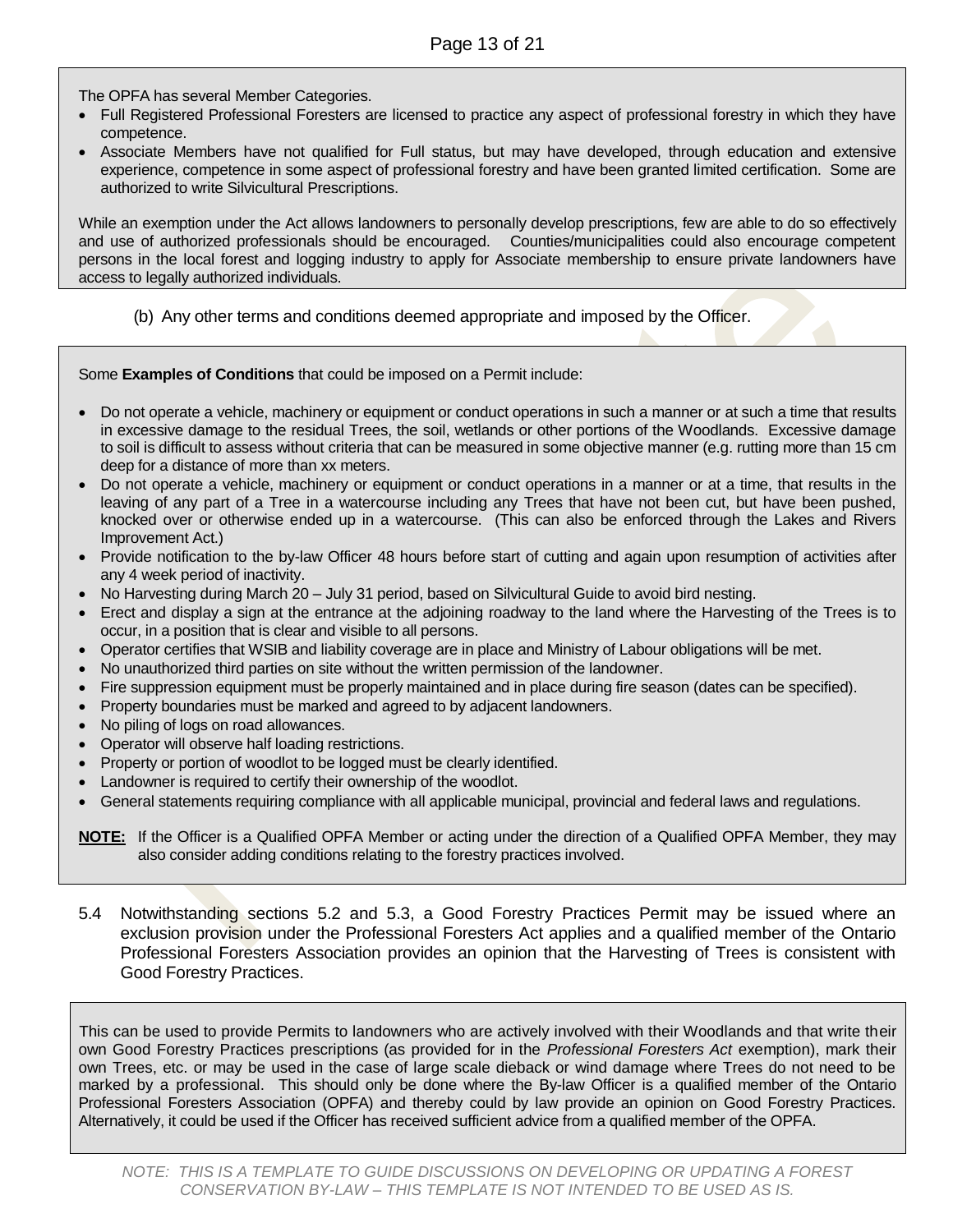5.5 A Good Forestry Practices Permit is valid for up to XX year(s) and may be renewed by an Officer for an additional xx year(s).

Some by-laws end the term of all Permits on March  $31<sup>st</sup>$ , which simplifies enforcement.

The Municipal Act provides the authority for the county/municipality to delegate the power to issue Permits to Officers. The authority to issue a Permit includes the authority to issue the renewal of a Permit.

# <span id="page-13-0"></span>**6. Granting of an Exemption by Council**

This section allows the Owner to ask Council for an exemption. There have been situations where the lack of this type of option for Council to consider has caused some legal complications.

Some municipalities have developed "Special Permits". Permits granted under this type of section tend not to meet any of the criteria of the by-law and are not consistent with the intent of the by-law. It is recommended that instead of granting a Permit, that granting an exemption to the by-law is more appropriate.

Another approach is to develop a separate municipal policy, as York Region has done, that is referred to when making decisions on exemption applications.

Some municipalities have preferred not to provide a section such as this at all, and rather encourage such applicants to apply through the usual application process. Once the municipality denies the application, the applicant can then use the appeal process to gain permission.

- 6.1 Notwithstanding any provision contained in this By-law, an Owner may request an exemption to this By-law from Council.
- 6.2 Council may:
	- (a) grant an exemption request; or
	- (b) grant an exemption request with modifications; or
	- (c) refuse an exemption request.
- 6.3 Council, when evaluating a request for an exemption, shall consider if the activity proposed is consistent with the appropriate development or use of the land.
- 6.4 Council upon granting an exemption may impose such terms and conditions as it deems appropriate.
- 6.5 An Owner requesting an exemption to this By-law shall at least XX months prior to the commencement date of Harvesting submit to the Clerk of the (County/Municipality) the following:
	- (a) a complete signed request form as provided by the (County/Municipality); and
	- (b) the prescribed fee.

The Municipal Act allows fees to be charged on a full cost recovery basis so that the administrative costs of the application are entirely borne by the applicant.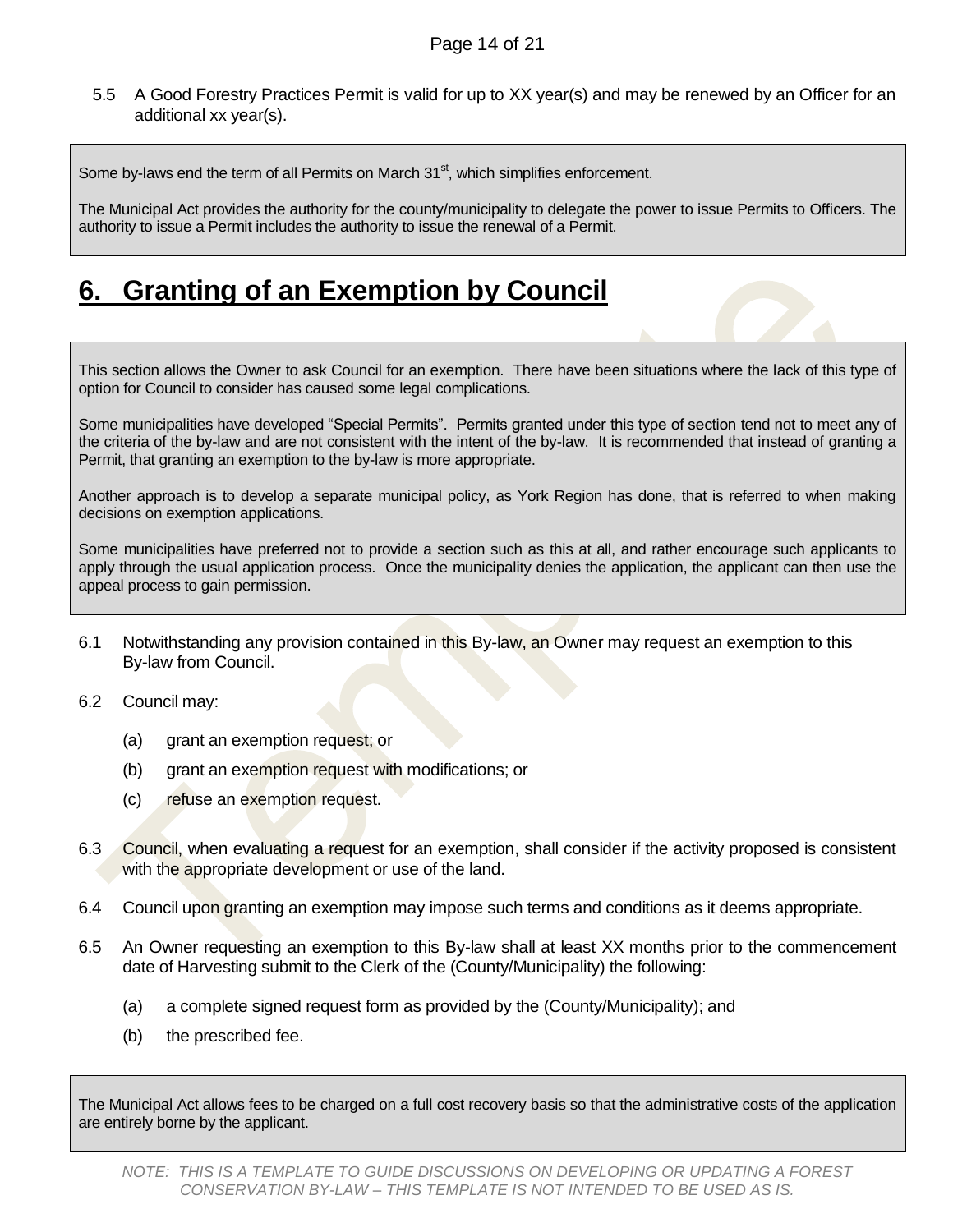- 6.6 Circulation of Notice of Exemption Request
	- (a) The Clerk shall circulate by regular mail XXX days prior to the Council meeting notice that the exemption request will be considered by Council;
	- (b) Notice shall be circulated to the applicant and all assessed Owners of land that abut the lands subject to the exemption request;
	- (c) The Owner shall post XXX days prior to the Council meeting notice that is clearly visible and legible from a public highway or other place to which the public has access on the property that is subject to the exemption request.
	- (d) Notice shall contain the following information:
		- i) Name of the Owner;
		- ii) The address of the lands subject to the exemption request;
		- iii) Purpose of the exemption request;
		- iv) The date or dates for which the exemption is sought;
		- v) The date and time the matter will be considered by Council; and
		- vi) Contact information should an individual wish to address Council regarding the exemption request.
- 6.7 Decision
	- (a) In deciding whether to grant an exemption, Council shall give the Owner and any person opposed to or in favour of the request an opportunity to be heard and may consider such other matters including the Officer's comments as it deems appropriate.

Some municipalities would also seek advice from their local Conservation Authorities and Ministry of Natural Resources.

(b) The Clerk shall notify the Owner in writing of Council's decision.

# <span id="page-14-0"></span>**7. APPEAL**

There is no requirement under the Municipal Act to provide an appeal process. The public can always take issues to Council. However, a defined process for appeals is recommended. One acceptable process is outlined below. This section can be custom fit to your municipal process. It must, however, comply with the Statutory Powers Procedure Act 1990 as amended.

- 7.1 An applicant for a Permit may appeal to Council [or committee of Council] by filing a notice of appeal personally or by registered mail to the (County/Municipality) if;
	- (a) an Officer refuses to issue a Permit; or
	- (b) an Officer fails to make a decision on the application within 45 days after receipt of a complete application; or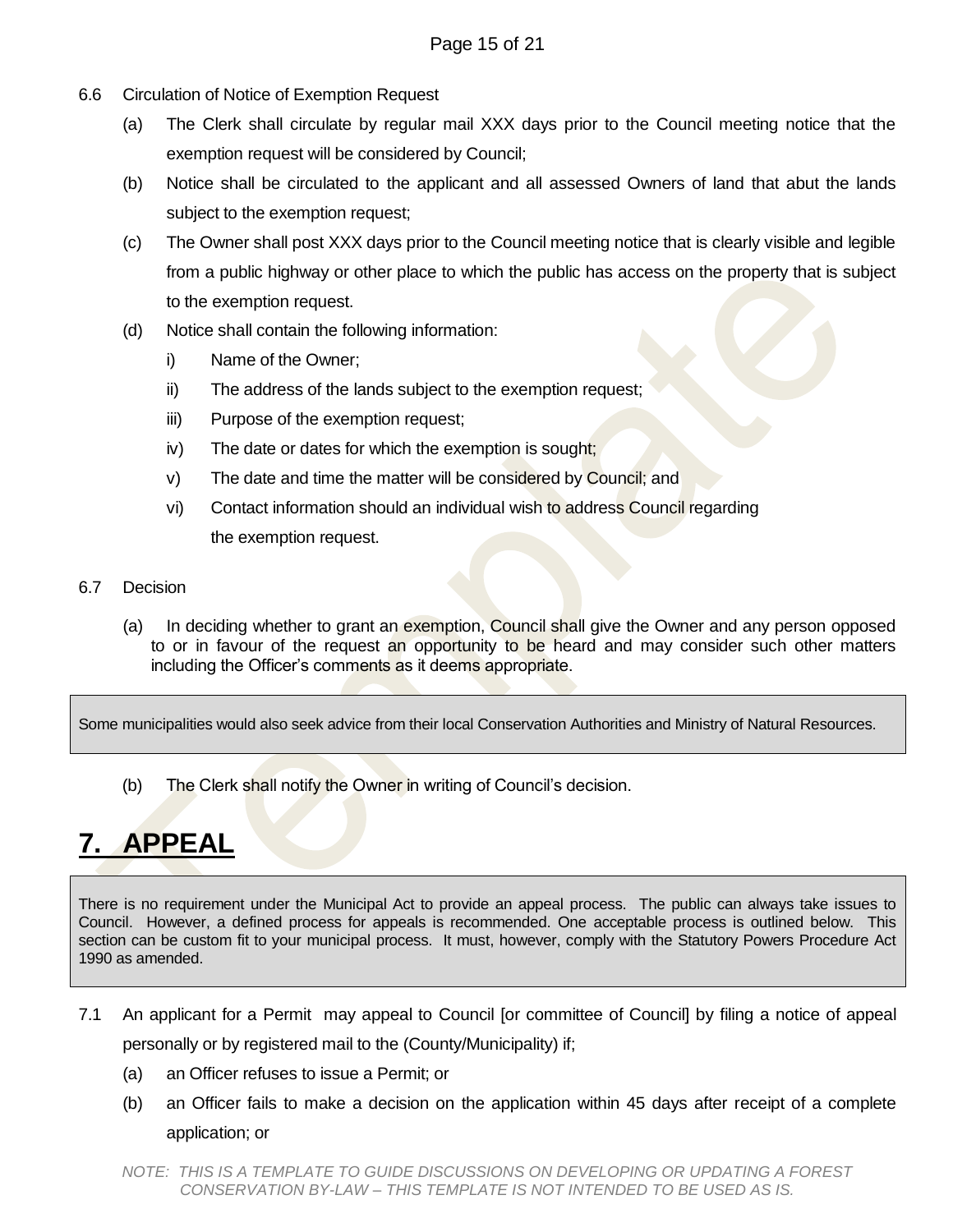### Page 16 of 21

- (c) the applicant objects to a term or condition of the Permit.
- (d) a person objects to an Order made under Section 9 or Section 10 of this By-law.

There is no authority in the Municipal Act for an appeal of an Order.

However case law requires the right of appeal to an Order.

- 7.2 Where an appeal is filed under 7.1(a) or 7.1(c) or 7.1(d), the notice of appeal shall be filed within thirty (30) days of the date of the decision.
- 7.3 Where an appeal is filed under 7.1(b), the notice of appeal shall be filed within seventy-five (75) days after receipt of the complete application but not prior to forty-five (45) days after receipt of a complete application.
- 7.4 An appeal made under this section does not act as a stay of any Orders issued, which shall take effect on the day it is served or deemed served and shall continue to be effective until Council renders a decision indicating otherwise.
- 7.5 Circulation of Notice of Hearing
	- (a) The Clerk shall circulate by regular mail XX days prior to the Council meeting notice of a hearing;
	- (b) Notice shall be circulated to the applicant and all assessed Owners of land that abut the lands subject to the hearing;
	- (c) The Owner shall post XX days prior to the hearing notice that is clearly visible and legible from a public highway or other place to which the public has access on the property that is subject to the hearing.
	- (d) Notice shall contain the following information:
		- i) Name of the Owner
		- ii) The address of the lands subject to the hearing
		- iii) Purpose of the application/appeal
		- $iv)$  The date or dates for which the application is sought
		- $\mathbf{v}$ ) The date and time the matter will be heard by Council
		- vi) Contact information should an individual wish to address Council regarding the matter.
- 7.6 Decision
	- (a) In hearing the matter, Council shall give the Owner and any person opposed to or in favour of the application an opportunity to be heard and may consider such other matters including the Officer's comments as it deems appropriate.
	- (b) Council may:
		- i) issue a Permit; or
		- ii) issue a Permit with terms and conditions; or
		- iii) refuse to issue a Permit.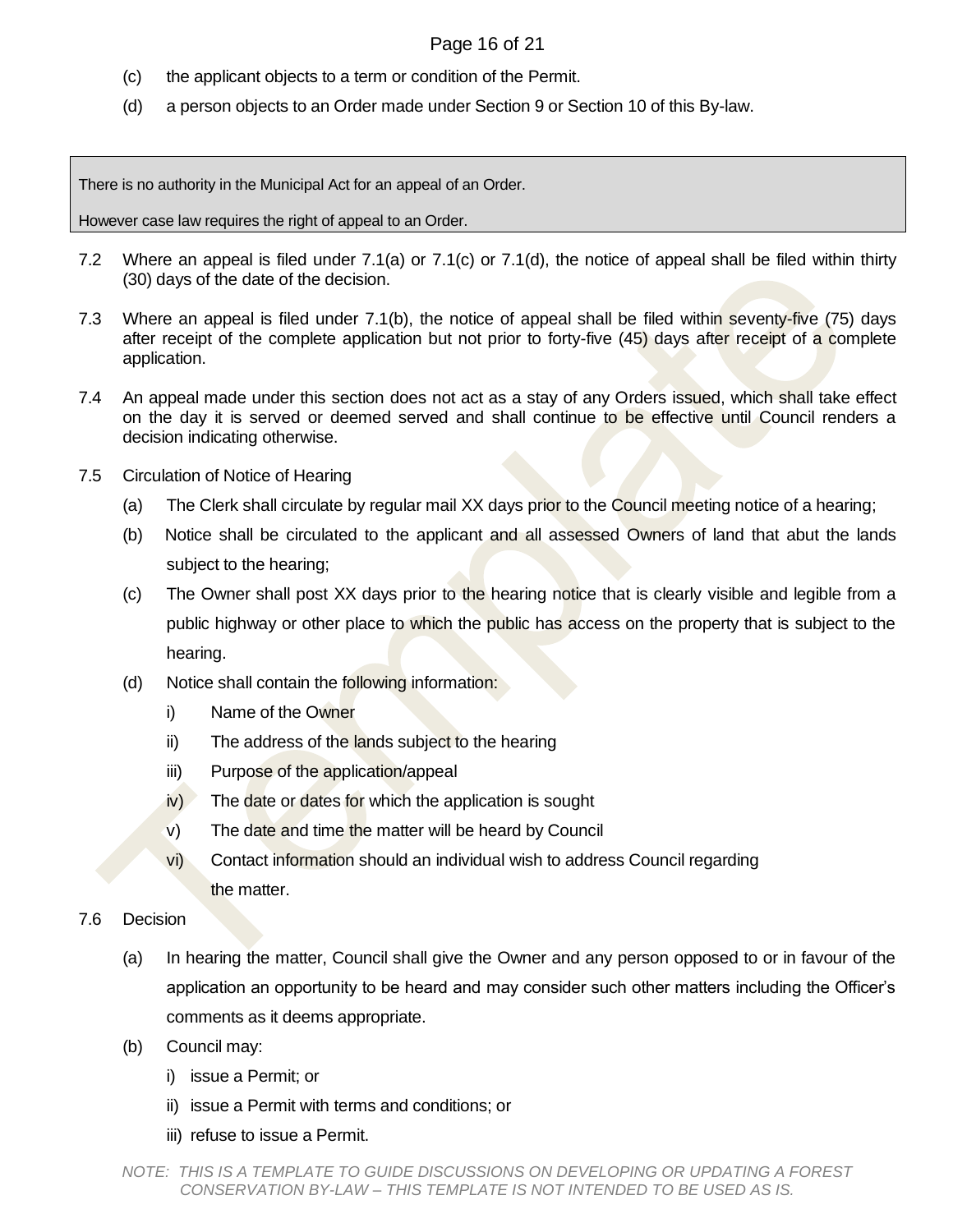### Page 17 of 21

- (c) The Clerk shall notify the Owner in writing of Council's decision.
- 7.7 The proceedings at the hearing held by Council shall be in accordance with the provisions of the *Statutory Powers Procedures Act,* R.S.O. 1990, c.22. The decision of Council is final and binding.

# <span id="page-16-0"></span>**8. ORDER TO DISCONTINUE ACTIVITY**

This has been called a "Stop Work Order" in the past. There is no provision in the Municipal Act for a Stop Work Order but there is for an Order to Discontinue Activity.

- 8.1 Where an Officer believes that a contravention of this By-law has occurred, the Officer may issue an Order requiring the person who contravened the By-law or who caused or permitted the Harvesting, Injuring or Destroying of Trees in contravention of the By-law to stop and discontinue the Harvesting, Injuring or Destroying of Trees.
- 8.2 The Order to Discontinue Activity shall set out:
	- (a) the municipal address or the legal description of the land; and
	- (b) reasonable particulars of the contravention; and
	- (c) the date by which there must be compliance with the Order.

## <span id="page-16-1"></span>**9. WORK ORDER**

A Work Order is not as strong as a Court Order. Obtain a legal opinion regarding its authority before using a Work Order.

Also, note that the Officer has the power to issue the Work Order, but retention of qualified professionals (under the Professional Foresters Act) will likely be required to identify how rehabilitation or replanting should occur.

- 9.1 Where an Officer believes that a contravention of this By-law has occurred, the Officer may issue a Work Order requiring the person to rehabilitate the land or Woodlands, or to plant or re-plant Trees.
- 9.2 The Work Order shall set out:
	- (a) the name and the Owner and the municipal address or the legal description of the land; and
	- (b) reasonable particulars of the contravention; and
	- (c) the work to be done and the date by which the work must be done and
	- (d) a statement that if the work is not done in compliance with the Order within a specified time period, the Municipality may have the work done at the expense of the Owner; and
	- (e) contact information of the Officer.

# <span id="page-16-2"></span>**10. SERVICE OF AN ORDER**

This section is not necessary as it describes the legal process to serve an order, however some municipalities may wish to include it for the benefit of the users of the by-law.

*NOTE: THIS IS A TEMPLATE TO GUIDE DISCUSSIONS ON DEVELOPING OR UPDATING A FOREST CONSERVATION BY-LAW – THIS TEMPLATE IS NOT INTENDED TO BE USED AS IS.*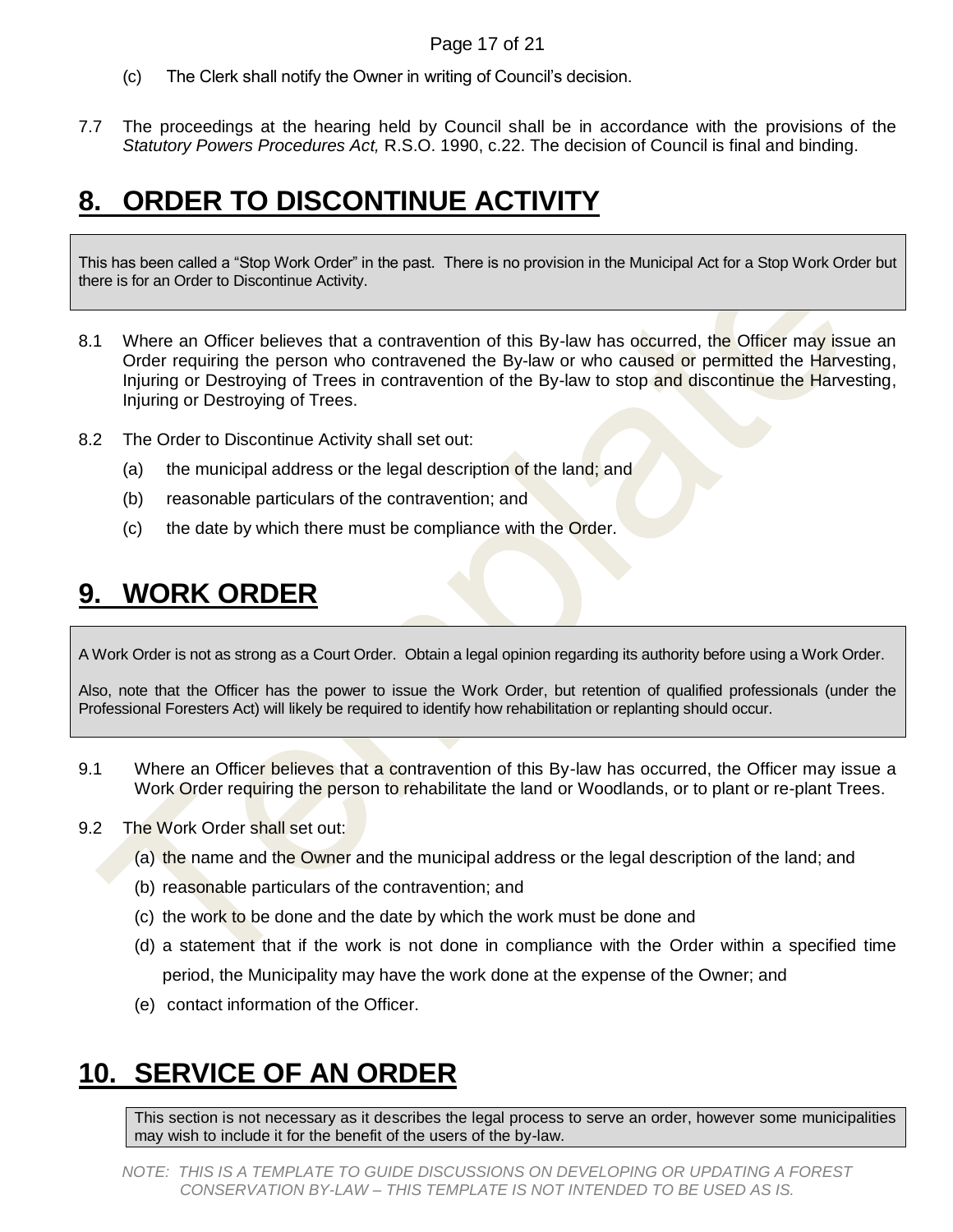- 10.1 An Order issued under this By-law shall be served on the Owner of the property and such other persons affected by it as the Officer determines and a copy of the Order may be posted on the property.
- 10.2 An Order issued under this By-law may be served personally or by registered mail sent to the last known address of the person to whom the Order is to be given or that person's agent for service.
- 10.3 If an Order is served by registered mail, the service shall be deemed to have been made on the seventh day after the day of mailing.
- 10.4 Where service cannot be served as per 10.1, 10.2 or 10.3 the Officer shall place a placard containing the terms of the Order in a conspicuous place on the Owners property, and the placing of the placard shall be deemed to be sufficient service of the Order on the person to whom the Order is directed.

A copy of the by-law should be provided to the recipients of the Order. The Order should be served on all people who have been observed on site: the contractor, the site supervisor, the Owner and any other adult individual who appears to have control over the activities on site. In addition, a copy of the Order should be posted prominently on the site.

### <span id="page-17-0"></span>**11. REMEDIAL ACTION**

- 11.1 Where an Owner fails to comply with a Work Order issued under this By-law, the (Municipality or County) may do the work directed or required to be done at the person's expense.
- 11.2 The (Municipality or County) may recover the costs of doing a matter or thing under this section of the By-law from the person directed or required to do it by action or by adding the costs to the tax roll and collecting them in the same manner as property taxes.
- 11.3 Where the (Municipality or County) chooses to do the work directed or required to be done in a Work Order it shall serve notice to the person personally or by registered mail sent to the last known address of the person to whom the notice is to be given or that person's agent for service.
- 11.4 The Notice shall set out:
	- (a) the municipal address or the legal description of the land; and
	- (b) reasonable particulars of the contravention; and
	- (c) the date the (Municipality or County) will be entering the property to do the work directed or required to be done; and
	- (d) a statement that the work being completed will be at the Owner(s) expense.
- 11.5 If a Notice is served by registered mail, the service shall be deemed to have been made on the seventh day after the day of mailing.
- 11.6 The (Municipality or County) may enter upon land to complete the work three (3) days after service is affected.

If a Municipality or County wishes to utilize the Remedial Action section they should obtain a legal opinion regarding their authority to do so.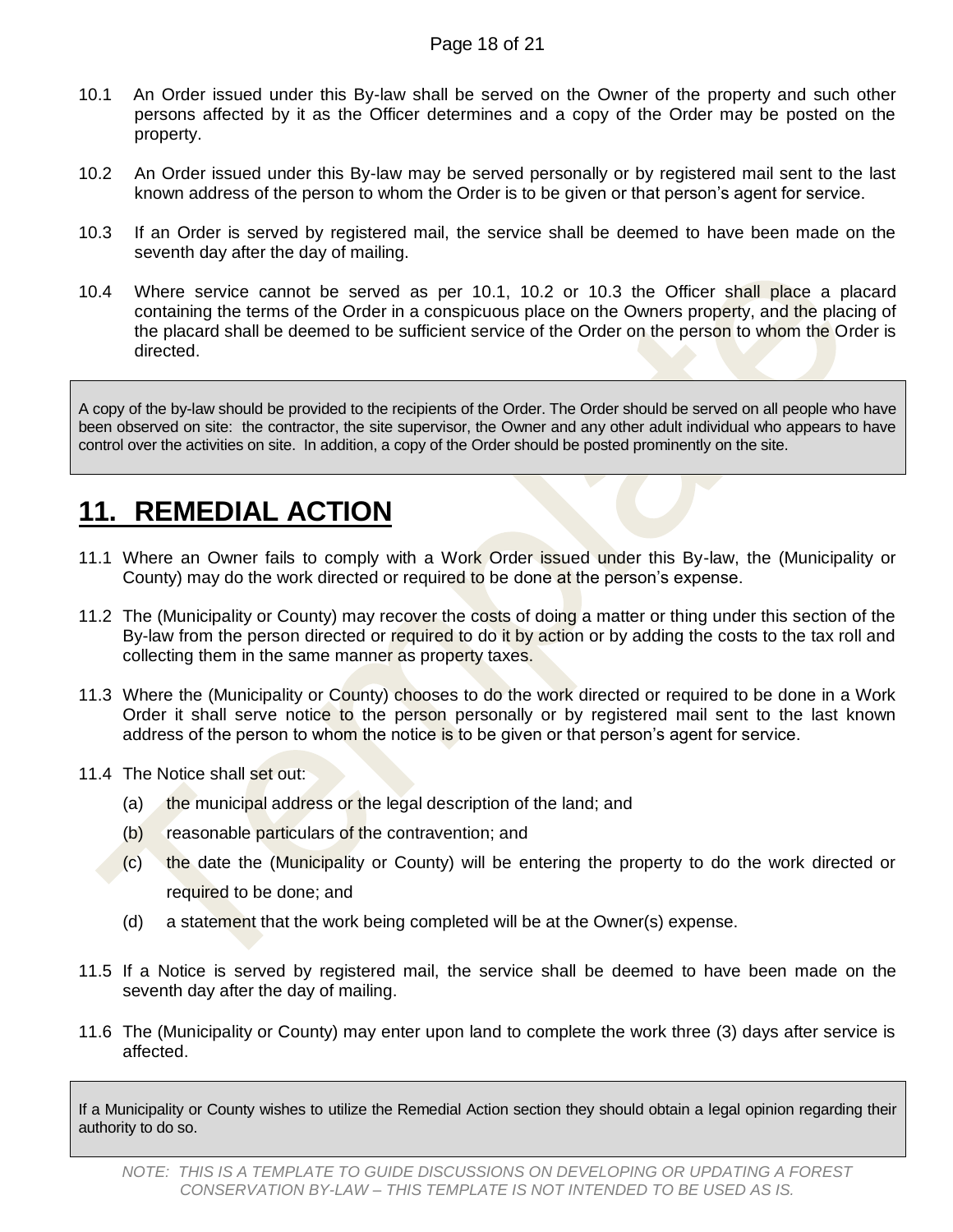# <span id="page-18-0"></span>**12. ENFORCEMENT**

There is nothing in the legislation that prohibits a county/municipality from retaining a private firm to enforce the by-law provided the relevant employees are properly appointed. The county/municipality is required to ensure that each Officer is properly trained to perform her or his duties, and if the Officer is not an employee of the county/municipality, is supervised by an employee of the county/municipality. This approach is being used very successfully in several counties/municipalities.

12.1 An Officer may enforce the provisions of this By-law.

Individuals enforcing a by-law under the Municiapal Act MUST be appointed as Provincial Offences Officers or Peace Officers under a separate by-law to be able to legally enforce the by-law in question. (See Tree By-Law Information Package for a sample Appointment By-Law.)

12.2 An Officer may at any reasonable time enter and inspect any land to determine whether this By-law, an Order, court order or a condition of a Permit is being complied with.

Section 435(1) of the Municipal Act does not restrict the number of times an administrative inspection is done. As long as the Officer is conducting an investigation, it is considered an administrative inspection. Once a decision is made to lay charges, then it is no longer an administrative inspection, but rather collection of evidence. Once the Officer has left the property after collecting evidence, he can't come back onto the property without the Owners permission. Where advised by an Owner not to come onto their property, the Officer may apply for an order under Section 238 of the Municipal Act or obtain a search warrant under Section 239 of the Municipal Act to re-enter the property.

The power to inspect land does not extend to entry into buildings and does not extend the power of entry to a person acting under the Officer's instructions. However, the Officer may bring experts with him/her when conducting administrative inspections. See section 137 (2) of the Municipal Act.

- 12.3 An Officer exercising a power may be accompanied by a person under his direction.
- 12.4 No person shall hinder or obstruct an Officer or attempt to hinder or obstruct an Officer who is performing a duty under this By-law.
- 12.5 Any person who provides false information to an Officer shall be deemed to have hindered or obstructed the Officer in the execution of their duties.

# <span id="page-18-1"></span>**13. PENALTY**

It is our understanding that the *Municipal Act* provides municipalities with the opportunity and flexibility to develop their own penalties; however we have not been able to secure a legal confirmation of this. Below are two examples. Example #1 was in the *Municipal Act* previously and is found in most of the existing Tree / Forest Conservation Bylaws. Example #2 is from the most recent version of the *Municipal Act.*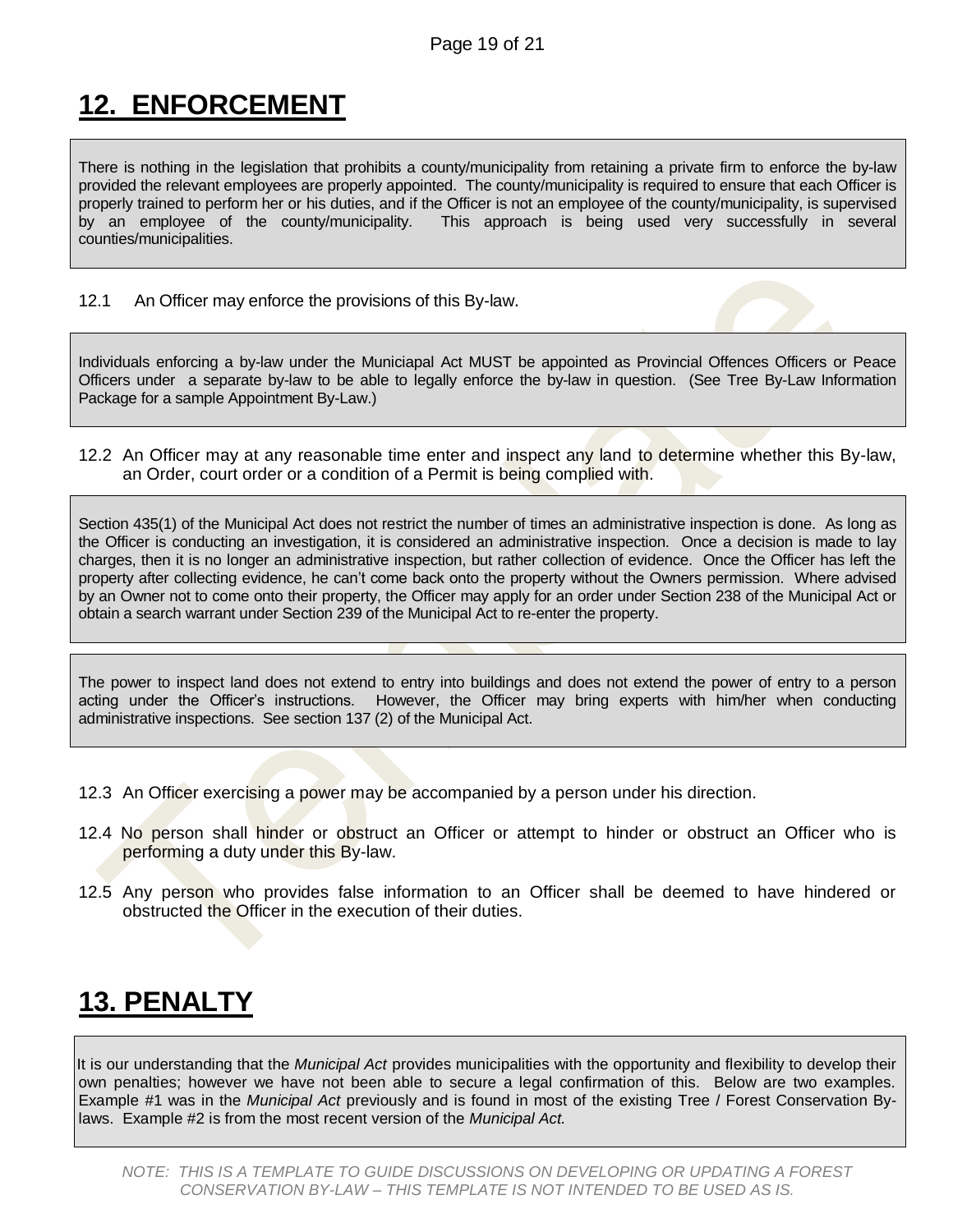### **Example #1:**

- 13. (a) Any person who contravenes any provision of this By-law, or an Order issued under this By-law, is guilty of an offence and is liable for each occurrence of the contravention, infraction or violation:
	- (i) on first conviction, to a fine of not more than \$10,000 or \$1,000 per Tree, whichever is greater; and (ii) on any subsequent conviction, to a fine of not more than \$25,000 or \$2,500 per Tree, whichever is greater.
- 13. (b) Any corporation who contravenes any provision of this By-law, or an Order issued under this By-law, is is guilty of an offence and is liable for each occurrence of the contravention, infraction or violation:
	- (i) on first conviction, to a fine of not more than \$50,000 or \$5,000 per Tree, whichever is greater; and
	- (ii) on any subsequent conviction, to a fine of not more than \$100,000 or \$10,000 per Tree, whichever is greater.
- 13. (c) If a person or corporation is convicted of an offence for contravening this By-law or an Order issued under this By-law, the court in which the conviction has been entered, and any court of competent jurisdiction thereafter, may order the person to rehabilitate the land or to plant or replant Trees in such a manner and within such period as the court considers appropriate and to maintain the replanted Trees as appropriate, including any silvicultural treatment necessary to re-establish the Trees.

### **Example #2**

- 13.1 Any person who contravenes any provision of this By-law, or an Order issued under this By-law is guilty of an offence and upon conviction is liable to:
	- (a) A maximum fine of \$100,000;
	- (b) In the case of a continuing offence, for each day or part of a day that the offence continues, a maximum fine of \$10,000 for each day;
	- (c) Notwithstanding 14.1(a), in the case of a multiple offence, for each offence included in the multiple offence, a maximum fine of \$10,000 for each offence included in the multiple offence.

Note: An approach that is also used in some counties/municipalities is, as an example in (a) state "A fine of not less than \$500 and not more than \$100,000". Similar wording would be replaced in (b) and (c). This provides an advantage in court for Part 3 fines. However, it creates an issue when applying for short form wording (Part 1) since \$500 tickets are not well received by some Regional Justice.

- (d) In accordance with Subsection 429(2)(d) of the Municipal Act a special fine may be imposed and may exceed \$100,000 in circumstances where there is an economic advantage or gain from the contravention of this By-Law or an Order under this By-Law.
- 13.2 The (County/Municipality) designates that the Harvesting of each Tree is one offence in a series of multiple offences.
- 13.3 If a person is convicted of an offence for contravening this By-law or an Order issued under this By-law, the court in which the conviction has been entered, and any court of competent jurisdiction thereafter, may order the person to rehabilitate the land or to plant or replant Trees in such a manner and within such period as the court considers appropriate, including any Silvicultural treatment necessary to re-establish the Trees.
- 13.4 If a court makes an Order under Section X "Remedial Action" of this By-law, the (Municipality or County) relies on Section 446(3) and 446(4) of the *Municipal Act,* as amended, for the recovery of costs.

## <span id="page-19-0"></span>**14. ADMINISTRATION**

14.1 If any section or sections of this By-law or parts thereof are found by any Court to be illegal or beyond the power of the Council to enact, such Section or Sections or parts thereof shall be deemed to be severable and all other Sections or parts of this By-law shall be deemed to be separate and independent there from and continue in full force and effect unless and until similarly found illegal.

*NOTE: THIS IS A TEMPLATE TO GUIDE DISCUSSIONS ON DEVELOPING OR UPDATING A FOREST CONSERVATION BY-LAW – THIS TEMPLATE IS NOT INTENDED TO BE USED AS IS.*